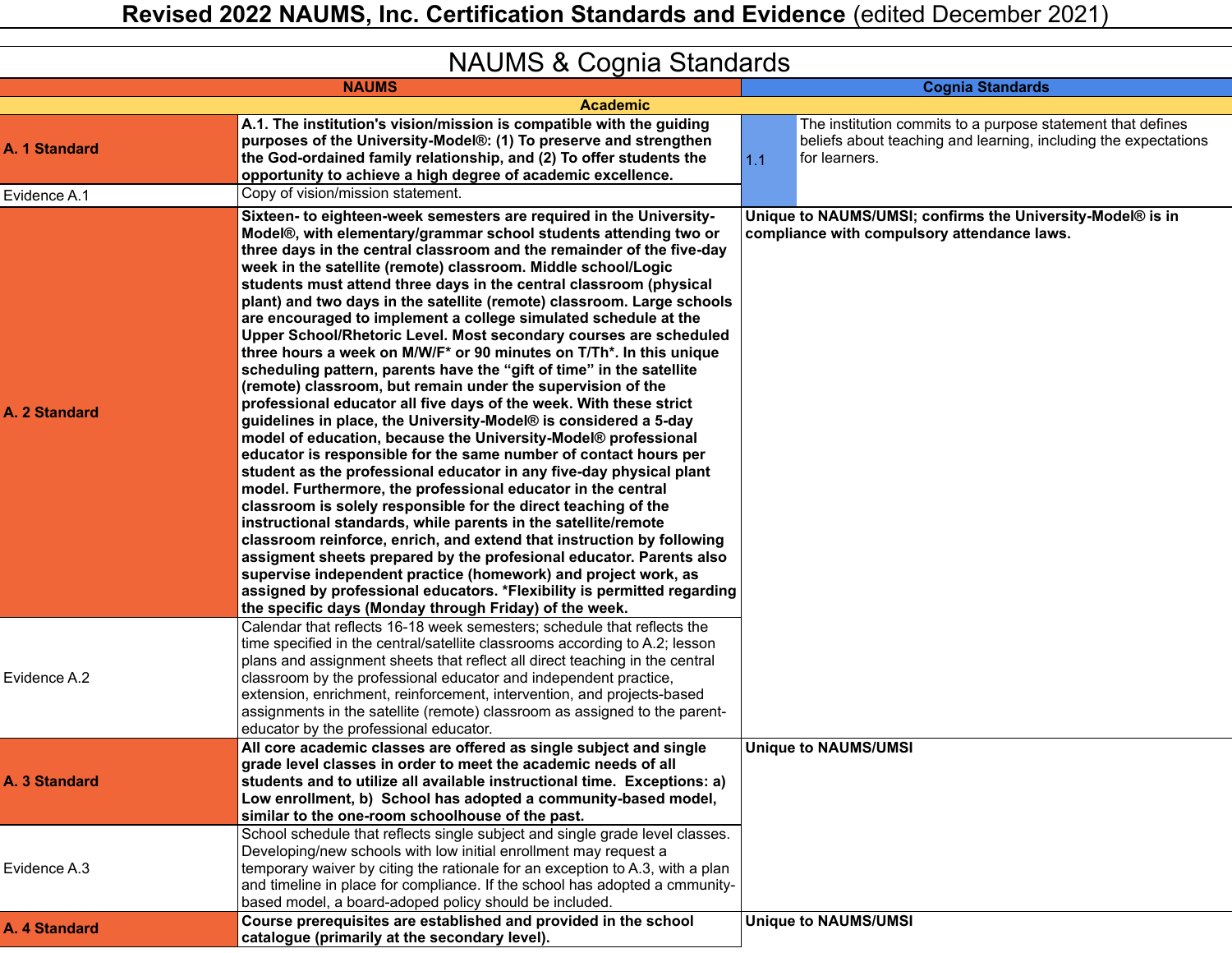|               | $\frac{1}{2}$ $\frac{1}{2}$ .<br><b>NAUMS</b>                                                                                                                                                                                                                                                                                                                                                                                                                                                                                                                                                                                                                                                                                                                                                        |     | <b>Cognia Standards</b>                                                                                                                                             |
|---------------|------------------------------------------------------------------------------------------------------------------------------------------------------------------------------------------------------------------------------------------------------------------------------------------------------------------------------------------------------------------------------------------------------------------------------------------------------------------------------------------------------------------------------------------------------------------------------------------------------------------------------------------------------------------------------------------------------------------------------------------------------------------------------------------------------|-----|---------------------------------------------------------------------------------------------------------------------------------------------------------------------|
| Evidence A.4  | School catalogue that reflects prerequisites for all applicable subjects and<br>grade levels.                                                                                                                                                                                                                                                                                                                                                                                                                                                                                                                                                                                                                                                                                                        |     |                                                                                                                                                                     |
| A. 5 Standard | Although semester-by-semester registration was an integral part of<br>the original University-Model®, schools now have the option of<br>registering by semester or on an annual basis. Due to the rigor and<br>time constraints of the University-Model® central classroom, it is<br>highly recommended that schools limit registration to a grace period<br>folowing the beginning of each semester and avoid registering new<br>students after the grace period. Exceptions are permitted, based on<br>certain conditions.                                                                                                                                                                                                                                                                         |     | <b>Unique to NAUMS/UMSI</b>                                                                                                                                         |
| Evidence A.5  | Registration/admission policy. Cite rationale for registering on an annual<br>basis and/or registering after the semester grace period. Include the<br>percentage of students registered after the grace period per semester.                                                                                                                                                                                                                                                                                                                                                                                                                                                                                                                                                                        |     |                                                                                                                                                                     |
| A. 6 Standard | Based on enrollment, course registration is flexible, allowing<br>elementary/grammar students to advance by individual course, rather<br>than by grade level, and secondary/logic/rhetoric students to advance<br>by one or two courses, rather than by grade level. Students may<br>advance up or down in certain courses, based on above or below<br>grade level performance.                                                                                                                                                                                                                                                                                                                                                                                                                      |     | <b>Unique to NAUMS/UMSI</b>                                                                                                                                         |
| Evidence A.6  | Policy that states how students progress by course, rather than grade level.<br>If certain school conditions (such as low enrollment) do not permit<br>progressing by course, the school should cite reasons why the A.6<br>standard is not followed. While this standard has merit, it is not mandatory<br>for all University-Model® schools.                                                                                                                                                                                                                                                                                                                                                                                                                                                       |     |                                                                                                                                                                     |
| A. 7 Standard | Well-developed and clearly articulated curriculum documents ensure<br>continuity of instruction between courses/grades and between the                                                                                                                                                                                                                                                                                                                                                                                                                                                                                                                                                                                                                                                               | 2.5 | Educators implement a curriculum that is based on high<br>expectations and prepares learners for the next levels.                                                   |
| Evidence A.7  | central institution and satellite (remote) program. Annual student<br>Sets/samples of curriculum documents per academic subject/course,<br>including objectives/standards, curriculum maps, lesson plans, assignment<br>sheets, and the school's K-12 scope and sequence for all courses and<br>grade; the institution's plan to develop, align and evaluate curriculum on an<br>annual basis. Annual assessment test results/reports that document<br>continuous student performance; an improvement plan that demonstrates<br>how assessment results are used to improve grade level/course<br>deficiencies, as well as individual student deficiencies through intervention<br>strategies, curriculum, and/or programmatic changes. Evidence that<br>summer intervention strategies are employed. | 3.6 | The institution provides access to information resources and<br>materials to support the curriculum, programs, and needs of<br>students, staff and the institution. |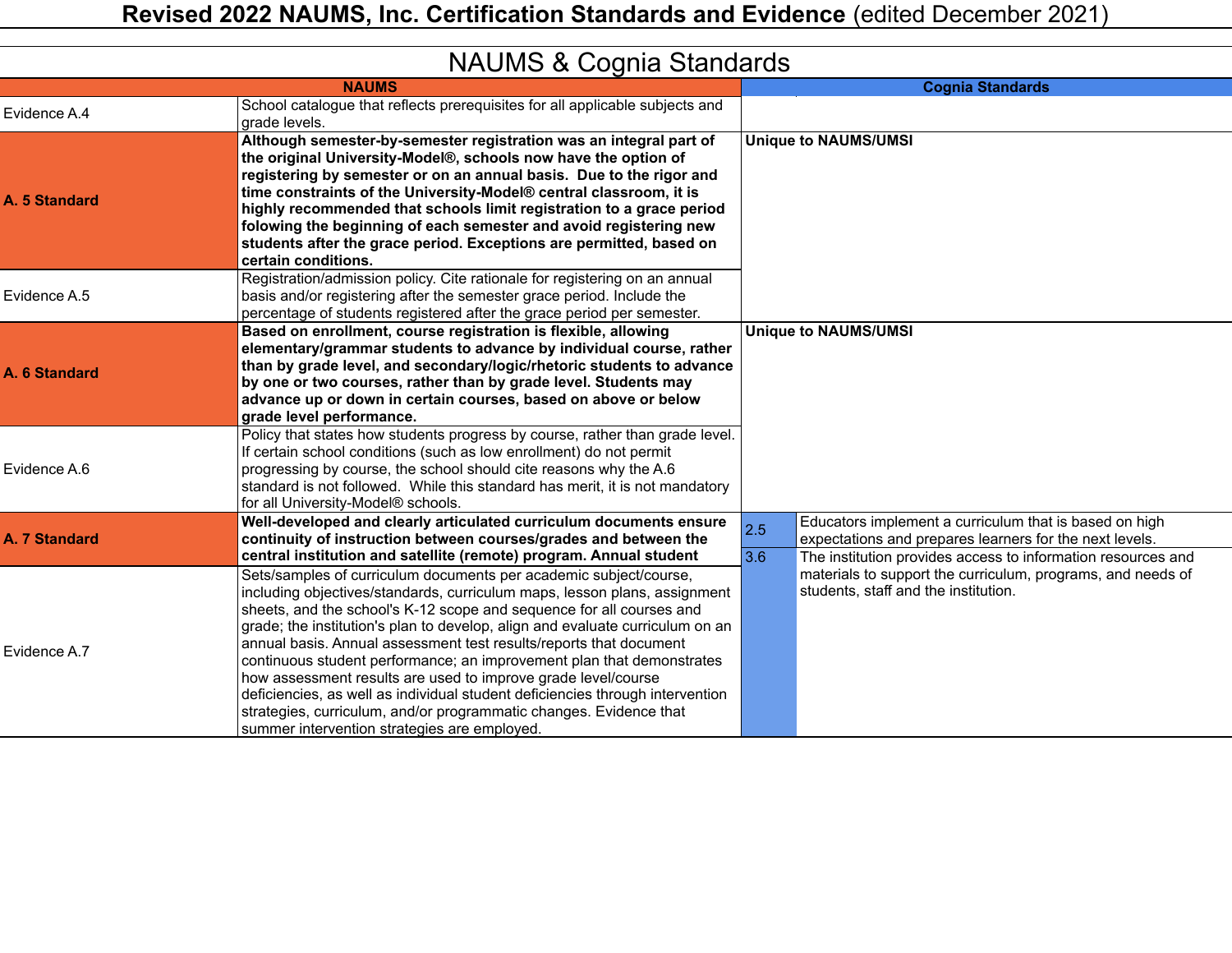| iwww.childreduction.com |                                                                                                                                                                                                                                                                                                                                                                                                                                                                                                                                                                                                                                                                                                                                                                                                                                                                                                                                                                                                        |     |                                                                                                                                               |  |
|-------------------------|--------------------------------------------------------------------------------------------------------------------------------------------------------------------------------------------------------------------------------------------------------------------------------------------------------------------------------------------------------------------------------------------------------------------------------------------------------------------------------------------------------------------------------------------------------------------------------------------------------------------------------------------------------------------------------------------------------------------------------------------------------------------------------------------------------------------------------------------------------------------------------------------------------------------------------------------------------------------------------------------------------|-----|-----------------------------------------------------------------------------------------------------------------------------------------------|--|
|                         | <b>NAUMS</b>                                                                                                                                                                                                                                                                                                                                                                                                                                                                                                                                                                                                                                                                                                                                                                                                                                                                                                                                                                                           |     | <b>Cognia Standards</b>                                                                                                                       |  |
| A. 8 Standard           | The institution utilizes instructional designs that effectively integrate<br>the educational responsibilities of professional educators with the<br>supporting roles of parents. Each grade level course has a defined<br>and appropriate off-campus "satellite" (remote) role for parents that<br>gradually decreases the one-on-one instruction/tutoring/monitoring of<br>students, while increasing the students' instructional responsibilities<br>and independence. As students become more independent, the parent<br>becomes a 'guide' to independent study. School officials must utilize<br>the official list of 'parent roles,' designed for use in the University-<br>Model® remote classroom. Parents are considered para-teachers<br>(previously co-teachers) for young children, but as the children grow<br>older and become more independent, the role of the parent changes<br>to a supervisory role (middle/logic level) and a mentoring role at the<br>upper school/rhetoric level. |     | <b>Unique to NAUMS/UMSI</b>                                                                                                                   |  |
| Evidence A.8            | Excerpts from the school catalogue, parent/student handbooks, and similar<br>documents that explain/describe University-Model® parent roles in the<br>satellite (remote) classroom. Evidence that documents how parents<br>function as effective partners in the instructional program under the<br>supervision of professional educators.                                                                                                                                                                                                                                                                                                                                                                                                                                                                                                                                                                                                                                                             |     |                                                                                                                                               |  |
| A. 9 Standard           | The institution employs effective methods of teacher-parent<br>communication via assignment sheets, emails, letters, teacher-parent<br>conferences, parent information meetings, and similar activities.                                                                                                                                                                                                                                                                                                                                                                                                                                                                                                                                                                                                                                                                                                                                                                                               |     | <b>Unique to NAUMS/UMSI</b>                                                                                                                   |  |
| Evidence A.9            | Policies that describe communication strategies used with parents. Copies<br>of surveys and testimonies that document parents' satisfaction with school<br>communication efforts.                                                                                                                                                                                                                                                                                                                                                                                                                                                                                                                                                                                                                                                                                                                                                                                                                      |     |                                                                                                                                               |  |
| <b>A.10 Standard</b>    | Professional educators organize instruction that includes parents as<br>off-campus partners (satellite/remote); they serve as positive<br>character role models, demonstrate course mastery, communicate<br>effectively, are passionate about students and teaching, stay current<br>on effective teaching strategies/pedagogy, including technology, and<br>motivate/inspire students to learn. Institution officials annually survey<br>all stakeholders to determine if they collectively support the<br>institution's purpose and desired outcomes for learners.<br>Examples of teacher lesson plans/assignment sheets, observation records                                                                                                                                                                                                                                                                                                                                                        | 1.2 | Stakeholders collectively demonstrate actions to ensure the<br>achievement of the institution's purpose and desired outcomes<br>for learners. |  |
| Evidence A.10           | of evaluators/appraisers, including walk-through and formal classroom<br>observation forms: anecdotal statements from interview files, teacher<br>evaluation reports, and notes from one-on-one formative and summative<br>conferences between the administrator and professional educator.<br>Professional development records of teachers, teacher participation in<br>chapel, and other student life activities. Parent-student testimonies. Results<br>of the eleot® when used in the classroom.                                                                                                                                                                                                                                                                                                                                                                                                                                                                                                   |     |                                                                                                                                               |  |
| A. 11 Standard          | Institution officials utilize educational materials that are academically<br>strong and parent-student friendly, while following a closely<br>monitored curriculum development and alignment program based on<br>best educational practices for all grade levels and subjects.                                                                                                                                                                                                                                                                                                                                                                                                                                                                                                                                                                                                                                                                                                                         |     | The institution implements a process to ensure the curriculum is<br>aligned to standards and best practices.                                  |  |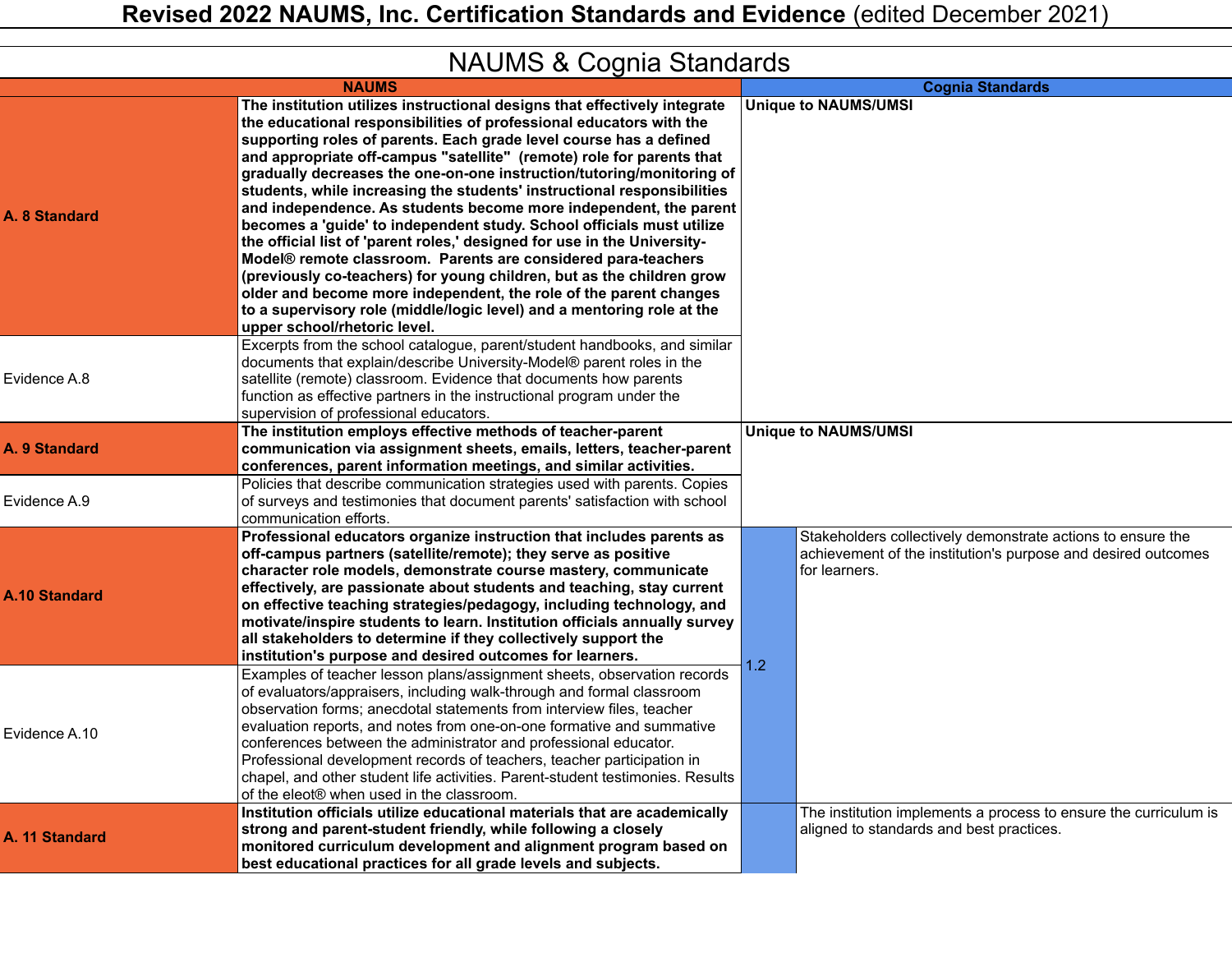|                      | <b>INAUIVIO &amp; CUYTHA OLAHUAIUS</b>                                                                                                                                                                                                                                                                                                                                                                                                                                                                                                                                                   |     |                                                                                                                   |
|----------------------|------------------------------------------------------------------------------------------------------------------------------------------------------------------------------------------------------------------------------------------------------------------------------------------------------------------------------------------------------------------------------------------------------------------------------------------------------------------------------------------------------------------------------------------------------------------------------------------|-----|-------------------------------------------------------------------------------------------------------------------|
|                      | <b>NAUMS</b>                                                                                                                                                                                                                                                                                                                                                                                                                                                                                                                                                                             |     | <b>Cognia Standards</b>                                                                                           |
| Evidence A.11        | Evidence included for this standard should be closely linked to Standard A.<br>7. A description of the school's curriculum development and alignment<br>process, including the role of the curriculum committee and the selection of<br>textbooks and other curriculum materials, should be included. Provide<br>evidence that clearly demonstrates that the institution is not "textbook"<br>driven." Explain how other resources are selected for the effective delivery<br>of instruction. List of all curriculum materials, by company, that are used for<br>each grade and subject. | 2.6 |                                                                                                                   |
| A. 12 Standard       | Quality instructional standards, including a strong student work ethic,<br>are evident in the institution's academic program. These standards<br>clearly demonstrate the rigor expected of a University-Model® school<br>and must transfer into the high level of work expected in the satellite<br>(remote) classroom.                                                                                                                                                                                                                                                                  |     | Educators implement a curriculum that is based on high<br>expectations and prepares learners for the next levels. |
| Evidence A.12        | Policies that specify expectations for a strong student "work ethic" and high<br>performance. Policies/procedures that explain the following: 1) how data is<br>collected, analyzed, and used to evaluate student readiness for the next<br>academic level, 2) how continuous student performance is deternined, 3)<br>how learner expectations are met, and 4) the criteria that is used for<br>curriculum revisions or programmatic changes, and 5) how the<br>performance of the parent-educator in the satellite (remote) classroom<br>evaluted and imroved when needed.             | 2.5 |                                                                                                                   |
| A. 13 Standard       | For effective teaching in a University-Model® central classroom, the<br>institution employs the following pupil-teacher ratios:<br>Elementary/Grammar school 18:1 (16:1 recommended); Middle<br>School/Logic 20:1 (18:1 recommended); and Upper School/Rhetoric<br>24:1, if necessary to accommodate graduation requirements (20:1<br>recommended).                                                                                                                                                                                                                                      |     | <b>Unique to NAUMS/UMSI</b>                                                                                       |
| Evidence A.13        | Institution policy that clearly defines pupil-techer ratios that are compatible<br>with Standard A.13.                                                                                                                                                                                                                                                                                                                                                                                                                                                                                   |     |                                                                                                                   |
| <b>A.14 Standard</b> | The institution's academic standards meet or exceed those of state<br>government (public school standards.)                                                                                                                                                                                                                                                                                                                                                                                                                                                                              |     | The institution implements a process to ensure the curriculum is<br>aligned to standards and best practices.      |
| Evidence A.14        | Institution policies, curriculum maps, scope & sequence, along with meeting<br>agendas, document that state academic standards are discussed and<br>utilized as part of the ongoing curriculum development and alignment<br>program. Institution officials have the autonomy to determine whether these<br>standards (or a portion thereof) are incorporated into the instructional<br>standards (objectives) of the overall academic program.                                                                                                                                           | 2.6 |                                                                                                                   |
| A. 15 Standard       | Professional educators and administrators in a University-Model®<br>institution are highly qualified as evidenced from state or agency<br>certification, degrees in the subjects taught or supervised, and/or<br>strong portfolios of experience and training.                                                                                                                                                                                                                                                                                                                           |     | The institution attracts and retains qualified personnel who<br>support the institution's purpose and direction.  |
| Evidence A.15        | Personnel records that reflect qualifications of professional educators. A<br>professional personnel chart (spreadsheet, etc.) that delineates positions<br>held, certificates, degrees, experience, training, and all other qualifications<br>of professional employees, including tenure in the current school. The<br>professional personnel chart of qualifications is divided into three columns:<br>Certifications, degrees, portfolio of all other qualifications.                                                                                                                | 3.4 |                                                                                                                   |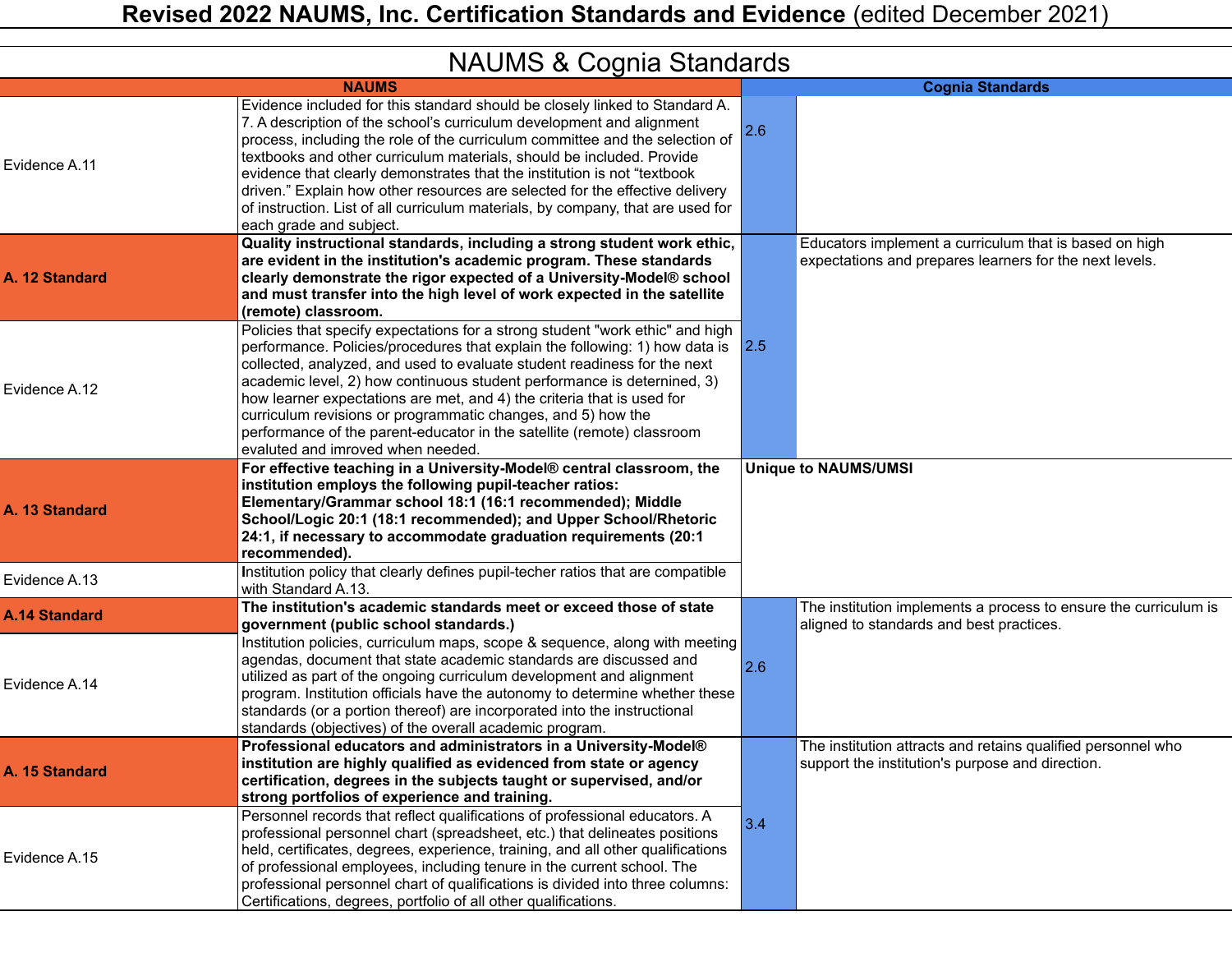|  |  | <b>NAUMS &amp; Cognia Standards</b> |  |
|--|--|-------------------------------------|--|
|--|--|-------------------------------------|--|

|                | <b>INAUINU &amp; OUGHIA UTAHUAI US</b>                                                                                                                                                                                                                                                                                                                                                                                                                                                                                                                                                                                                                                                                                                                                                                                                                                                                                                                                                                                                                        |       |                                                                                                                                                                                                                                  |
|----------------|---------------------------------------------------------------------------------------------------------------------------------------------------------------------------------------------------------------------------------------------------------------------------------------------------------------------------------------------------------------------------------------------------------------------------------------------------------------------------------------------------------------------------------------------------------------------------------------------------------------------------------------------------------------------------------------------------------------------------------------------------------------------------------------------------------------------------------------------------------------------------------------------------------------------------------------------------------------------------------------------------------------------------------------------------------------|-------|----------------------------------------------------------------------------------------------------------------------------------------------------------------------------------------------------------------------------------|
|                | <b>NAUMS</b>                                                                                                                                                                                                                                                                                                                                                                                                                                                                                                                                                                                                                                                                                                                                                                                                                                                                                                                                                                                                                                                  |       | <b>Cognia Standards</b>                                                                                                                                                                                                          |
| A. 16 Standard | The school recruits, employs, equips, and mentors qualified<br>professional educators and staff capable of fulfilling the roles and<br>responsibilities required of them.                                                                                                                                                                                                                                                                                                                                                                                                                                                                                                                                                                                                                                                                                                                                                                                                                                                                                     | 3.3   | The institution provides induction, mentoring, and coaching<br>programs that ensure all staff members have the knowledge and<br>skills to improve student performance and organizational                                         |
| Evidence A.16  | School personnel recruitment and employment policies. Policies indicate<br>how personnel are recruited, interviewed, trained, supported, mentored,<br>retained, and evaluated/appraised (informally and formally).                                                                                                                                                                                                                                                                                                                                                                                                                                                                                                                                                                                                                                                                                                                                                                                                                                            |       | effectiveness.                                                                                                                                                                                                                   |
| A. 17 Standard | Comprehensive academic policies govern the academic program.                                                                                                                                                                                                                                                                                                                                                                                                                                                                                                                                                                                                                                                                                                                                                                                                                                                                                                                                                                                                  |       | <b>Unique to NAUMS/UMSI</b>                                                                                                                                                                                                      |
| Evidence A.17  | The preferred document to verify Standard A.17 is a board manual that<br>contains administrative (operations) and board (governance oversight)<br>policies. Once administrative policies are approved by the board, they are<br>incorporated into parent, staff, and student handbooks. Excerpts from these<br>handbooks serve as evidence for Standard A.17. For more information on<br>the types of policies that should be included, see UMSI sample<br>board/administrative policies located in the NAUMS repository on the umsi.<br>org website. Policies should be customized by individual schools.                                                                                                                                                                                                                                                                                                                                                                                                                                                    |       |                                                                                                                                                                                                                                  |
| A. 18 Standard | The institution maintains a continuous program of instructional<br>improvement, including a professional development program based<br>on the needs of students, professional educators and parents. A<br>needs assessment, improvement plan, and Five-Year Strategic Plan,                                                                                                                                                                                                                                                                                                                                                                                                                                                                                                                                                                                                                                                                                                                                                                                    | 3.1   | The instituion plans and delivers professional learning to improve<br>the learning environment, learner achievement, and the<br>institution's effectiveness.<br>The institution's profession learning structure and expectations |
| Evidence A.18  | School calendar that reflects professional development (PD) days, as well<br>as a copy of the staff development plan, including an emphasis on the<br>training required as per personnel evaluation/observation records, "best<br>educational practices,' effective schools research, and school improvement<br>or Strategic Plan goals/ objectives. A copy of the school's budget should be<br>included, delineating the allocation of resources, both time and finances,<br>that support the PD plan. Strategies for the annual evaluation/revision of<br>the plan should be included. The recommendation for time devoted to<br>professional development is six semester hours or the equivalent of 120<br>clock hours of participation in workshops, seminars, webinars, conferences,<br>as well as service on certification and accreditation school teams. It is<br>recommended that schools follow the PD guidelines provided by Cognia or<br>other accreditation agencies. A review of state professional development<br>requirements is recommended. | $3.2$ | promote collaboration and collegiality to improve learner<br>performance and organizational effectiveness.                                                                                                                       |
| A. 19 Standard | The institution provides and promotes a culture of creativity,<br>technological innovation, and collaborative problem solving which<br>promotes critical thinking in all subjects and at all levels.                                                                                                                                                                                                                                                                                                                                                                                                                                                                                                                                                                                                                                                                                                                                                                                                                                                          |       | The learning culture promotes creativity, innovation and<br>collaborative problem-solving.                                                                                                                                       |
| Evidence A.19  | Evidence for providing and promoting a culture designated in Standard A.<br>19 should include detailed lesson plan samples, class syllabus or<br>curriculum map, which include these criteria, data report from eleot & other<br>class observation tools used to measure the development of creativity,<br>innovation, and problem-solving of learners. (The goal in data collection<br>and analysis is for you to ensure that you are reaching the goals and<br>standards you have set for you school and students.)                                                                                                                                                                                                                                                                                                                                                                                                                                                                                                                                         | 2.2   |                                                                                                                                                                                                                                  |
| A. 20 Standard | The institution provides and promotes opportunities for all learners to<br>develop a life-long love for learning through independent<br>learning/study skills, collaboration, research, and presentation,<br>utlizing all four modalities to the mind (speaking/oral delivery,<br>writing/tactual-kinesthetic, hearing/auditory, and seeing/visual).                                                                                                                                                                                                                                                                                                                                                                                                                                                                                                                                                                                                                                                                                                          |       | The learning culture develops learners' attitudes, beliefs and<br>skills needed for success.                                                                                                                                     |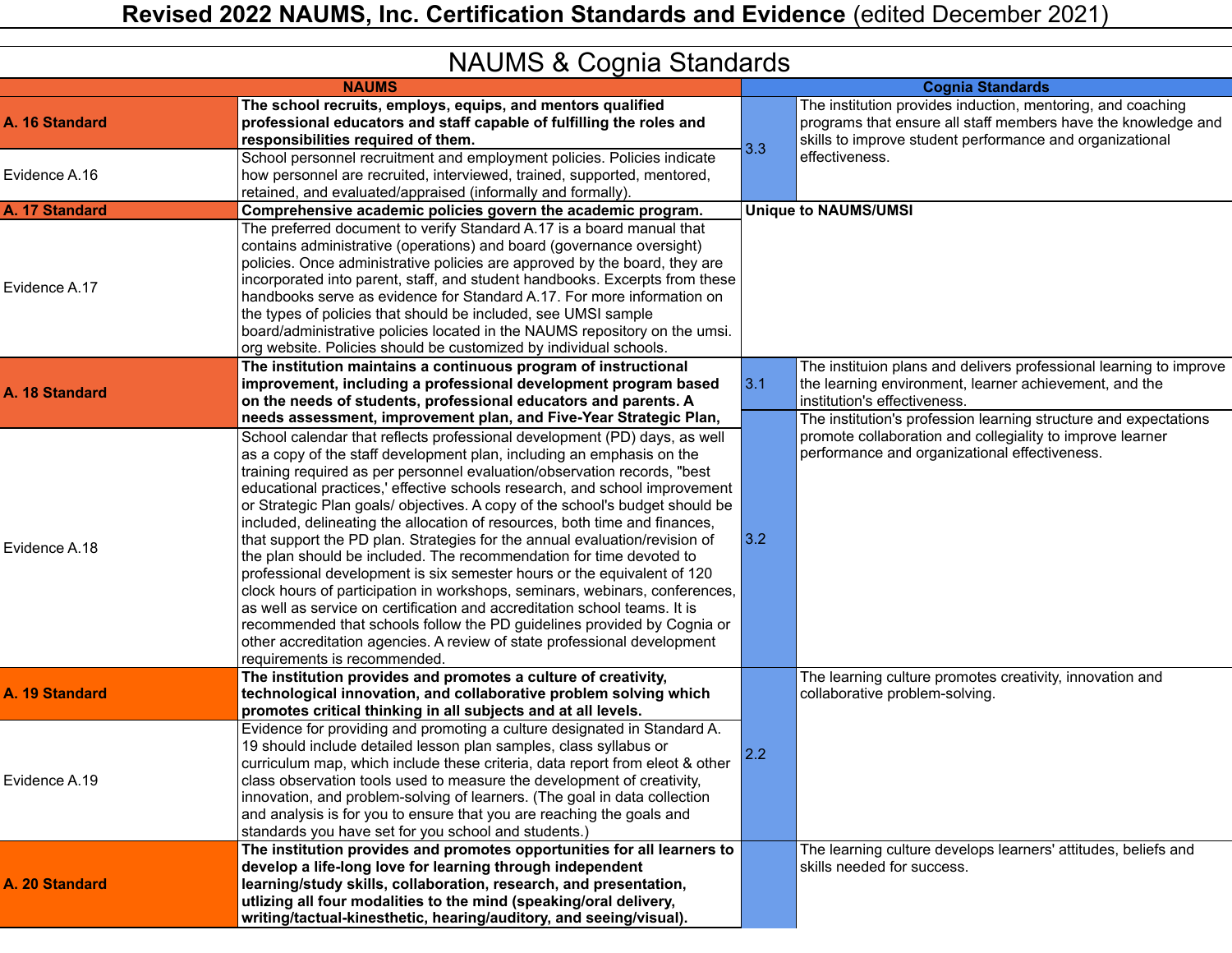| <b>NAUMO &amp; COGNIC STANDARY</b> |                                                                                                                                                                                                                                                                                                                                                                                                                     |      |                                                                                                                                                                                   |  |
|------------------------------------|---------------------------------------------------------------------------------------------------------------------------------------------------------------------------------------------------------------------------------------------------------------------------------------------------------------------------------------------------------------------------------------------------------------------|------|-----------------------------------------------------------------------------------------------------------------------------------------------------------------------------------|--|
|                                    | <b>NAUMS</b>                                                                                                                                                                                                                                                                                                                                                                                                        |      | <b>Cognia Standards</b>                                                                                                                                                           |  |
| Evidence A.20                      | Copies of detailed lesson plan samples, class syllabi or curriculum maps<br>that include these criteria, data from eleot and other class observation<br>tools, surveys, etc., that reflect opportunities and outcomes as described in<br>Standard A.20 (Data results can be gathered from observation tools,<br>assessments, surveys, forums, etc., that demonstrate the institution is<br>meeting this standard).  | 2.3  |                                                                                                                                                                                   |  |
| A. 21 Standard                     | The institution maintains continual monitoring of the instructional<br>program to meet learners' needs and the institution's learning<br>expectations.                                                                                                                                                                                                                                                              |      | Instruction is monitored and adjusted to meet individual learners'<br>needs and the institution's learning expectations.                                                          |  |
| Evidence A.21                      | Copy of the institution's policy on learning expectations, copy of the<br>longitudinal data used to determine the school's benchmark and metrics<br>that are used to facilitate decision-making and improve performance and<br>accountability through the collection, analysis, and reporting of relevant<br>performance-related data.                                                                              | 2.7  |                                                                                                                                                                                   |  |
| A. 22 Standard                     | The institution utilizes specific strategies that help identify the<br>specialized needs of learners and addresses these needs through the<br>formal curriculum develoment/alignment program (A.7), as well as<br>individualized prescription and student growth plans.                                                                                                                                             | 2.9  | The institution implements, evaluates, and monitors processes to<br>identify and address the specialized social, emotional,<br>developmental, and academic needs of students.     |  |
| Evidence A.22                      | Copy of the school's policy on identifying and meeting the specialized<br>needs of learners, the use of student growth plans, and any data<br>demonstrating the effective practice of these policies and plans.                                                                                                                                                                                                     |      |                                                                                                                                                                                   |  |
| A. 23 Standard                     | Professional educators regularly assess and communicate student<br>progress to learners and parents, while providing essential reports to<br>the insitution's adminisrators and governing board. Administrators<br>work in concert with professional educators to present overall student<br>progress reports to the governing board on a regular basis.                                                            |      | Learning progress is reliably assessed and consistently and<br>clearly communicated.                                                                                              |  |
| Evidence A.23                      | Copies of the school's handbook policies and procedures, class syllabi,<br>parent-teacher conference records, parent emails, and related<br>communications that verify the consistent assessment of student progress<br>that is communicated to students, parents, administrators, and the<br>governing board.                                                                                                      | 2.10 |                                                                                                                                                                                   |  |
| A. 24 Standard                     | Professional educators and administrators use formative and<br>summative data to analyze and measure growth in student learning.                                                                                                                                                                                                                                                                                    |      | Educators gather, analyze, and use formative and summative<br>data that lead to demonstrable improvement of student learning.                                                     |  |
| Evidence A.24                      | Copies of the school's handbook policies and procedures, class syllabi,<br>student progress reports, and other assessment tests and records that are<br>used in the collection and analysis of student formative and summative<br>learning results. Copies of student assessment data, as well as the<br>analysis of the results, and how these results are used to adjust plans to<br>improve student performance. | 2.11 |                                                                                                                                                                                   |  |
| A. 25 Standard                     | Institution policy requires regular, intentional review of programs and<br>curriculum to guide the continued growth in student learning.                                                                                                                                                                                                                                                                            |      | The institution implements a process to continuously assess its<br>programs and organizational conditions to improve student                                                      |  |
| Evidence A.25                      | Copy of the school's policy on program and curriculum review, education<br>strategic plan, teacher observation reports, and similar information that<br>explains the school's review process and any results of the evaluations that<br>demonstrate ongoing implementation of policies and plans.                                                                                                                   | 2.12 | learning.                                                                                                                                                                         |  |
| A. 26 Standard                     | The institution utilizes digital resources in the areas of operations,<br>teaching, and learning to enhance effective communication, teaching<br>methodology, and continuous performance in learners.                                                                                                                                                                                                               |      | The institution integrates digital resources in teaching, learning,<br>and operations to improve professional practice, student<br>performance, and organizational effectiveness. |  |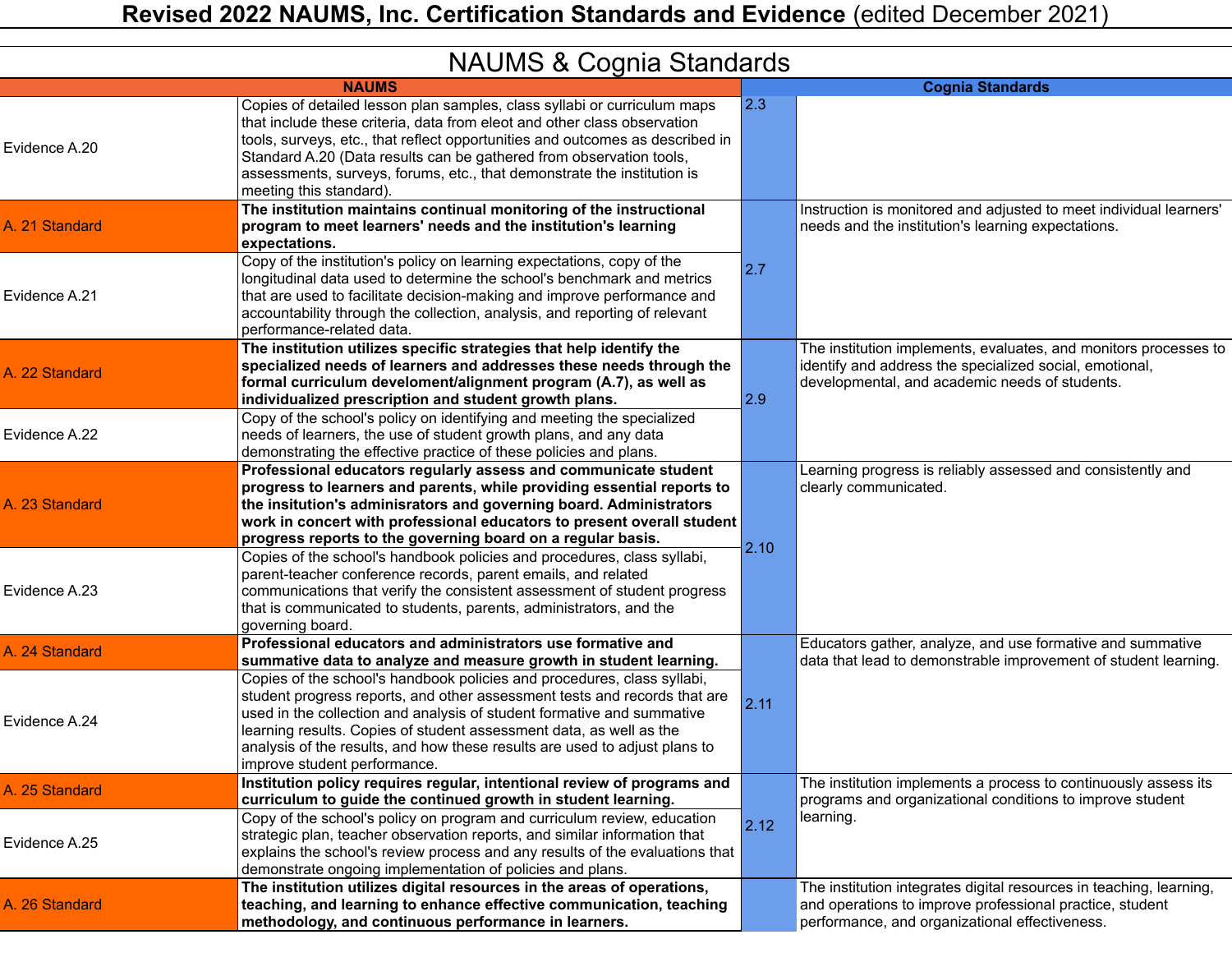|  |  |  | <b>NAUMS &amp; Cognia Standards</b> |
|--|--|--|-------------------------------------|
|--|--|--|-------------------------------------|

|                       | <b>INAUIVIO &amp; CUGHIA OldHUAIUS</b>                                                                                                                                                                                                                                                                                                                                                                                                                                                                                                                                                                                                                                                |     |                                                                                                                                    |
|-----------------------|---------------------------------------------------------------------------------------------------------------------------------------------------------------------------------------------------------------------------------------------------------------------------------------------------------------------------------------------------------------------------------------------------------------------------------------------------------------------------------------------------------------------------------------------------------------------------------------------------------------------------------------------------------------------------------------|-----|------------------------------------------------------------------------------------------------------------------------------------|
|                       | <b>NAUMS</b>                                                                                                                                                                                                                                                                                                                                                                                                                                                                                                                                                                                                                                                                          |     | <b>Cognia Standards</b>                                                                                                            |
| Evidence A.26         | Copy of the school's policy for the use of digital resources and technology<br>in operations, communications, teaching, and learning as it applies to the<br>school's mission and philosophy on technology use with students and<br>organizational effectiveness.                                                                                                                                                                                                                                                                                                                                                                                                                     | 3.5 |                                                                                                                                    |
|                       | <b>Spiritual Formation/Family Ministry</b>                                                                                                                                                                                                                                                                                                                                                                                                                                                                                                                                                                                                                                            |     |                                                                                                                                    |
| <b>SF.1 Standard</b>  | The governing board of the institution employs agreed-upon<br>statements of the school's faith foundations and core values in all<br>admissions and employment processes (e.g., position statement of<br>basic Christian doctrine, summary of core values, etc.). Parents and<br>employees are required to indicate explicit agreement with and<br>personal commitment to the institution's statements of faith and core<br>values. The institution's foundational beliefs and core values support 1.5<br>the school's vision and mission statements (A.1). The governing body<br>has the autonomy to require one or both parents to sign the<br>statements of faith and core values. |     | The governing authority adheres to a code of ethics and<br>functions within defined roles and responsibilities.                    |
| Evidence SF.1         | Copy of character development plan, parent education<br>opportunities/requirements, and family ministry materials. Copy of the core<br>values and vision of the school.                                                                                                                                                                                                                                                                                                                                                                                                                                                                                                               |     |                                                                                                                                    |
| <b>SF. 2 Standard</b> | The institution's admission policies confirm parents as accepting (1)<br>primary responsibility for the spiritual formation/discipleship of their<br>children and the supervision of their children in the satellite (remote)<br>classroom, as well as accepting (2) partnership responsibility with<br>professional educators in the educational development and<br>behavioral guidance of their children in the central classroom.                                                                                                                                                                                                                                                  |     | <b>Unique to NAUMS/UMSI</b>                                                                                                        |
| Evidence SF.2         | Copy of the school's admission policies that specify parental responsibiliies<br>in the satellite (remote) and central classrooms.                                                                                                                                                                                                                                                                                                                                                                                                                                                                                                                                                    |     |                                                                                                                                    |
| <b>SF.3 Standard</b>  | The institution employs spiritual formation, parent education, and<br>family ministry materials designed to encourage and equip parents,<br>reinforce the agreed-upon beliefs/core values, and live out the<br>discipleship vision of the school.                                                                                                                                                                                                                                                                                                                                                                                                                                     | 1.5 | The governing authority adheres to a code of ethics and<br>functions within defined roles and responsibilities.                    |
| Evidence SF.3         | Copy of the board-approved policy that specifies the type of family ministry<br>materials that will be used by the school to reinforce the agreed-upon<br>beliefs/core values, as well as the discipleship vision of the school.                                                                                                                                                                                                                                                                                                                                                                                                                                                      |     |                                                                                                                                    |
| <b>SF. 4 Standard</b> | The institution utilizes its spiritual formation, parent education, and<br>family ministry materials in a structured and organized manner, which<br>includes mandatory training, mentoring of parents, and other<br>requirements as needed.                                                                                                                                                                                                                                                                                                                                                                                                                                           |     | <b>Unique to NAUMS/UMSI</b>                                                                                                        |
| Evidence SF.4         | Written description of the school's parent education program, including<br>scheduled parent education training, list of assigned mentors, and<br>additional requirements (e.g. webinars, books, seminars, etc.).                                                                                                                                                                                                                                                                                                                                                                                                                                                                      |     |                                                                                                                                    |
| <b>SF.5 Standard</b>  | The institution utilizes written policies of student behavior (e.g.,<br>Student Code of Conduct, Dress/Uniform Code, etc.). Professional<br>development training for staff and parents is mandatory to ensure the<br>successful implementaion of this system.                                                                                                                                                                                                                                                                                                                                                                                                                         | 1.4 | The governing authority establishes and ensures adherence to<br>policies that are designed to support institutional effectiveness. |
| Evidence SF.5         | Copies of school policies, including the Student Code of Conduct/dress or<br>uniform codes; copies of disciplinary reports, list of scheduled training for<br>staff and parents, to include a description of the mentoring program.                                                                                                                                                                                                                                                                                                                                                                                                                                                   |     |                                                                                                                                    |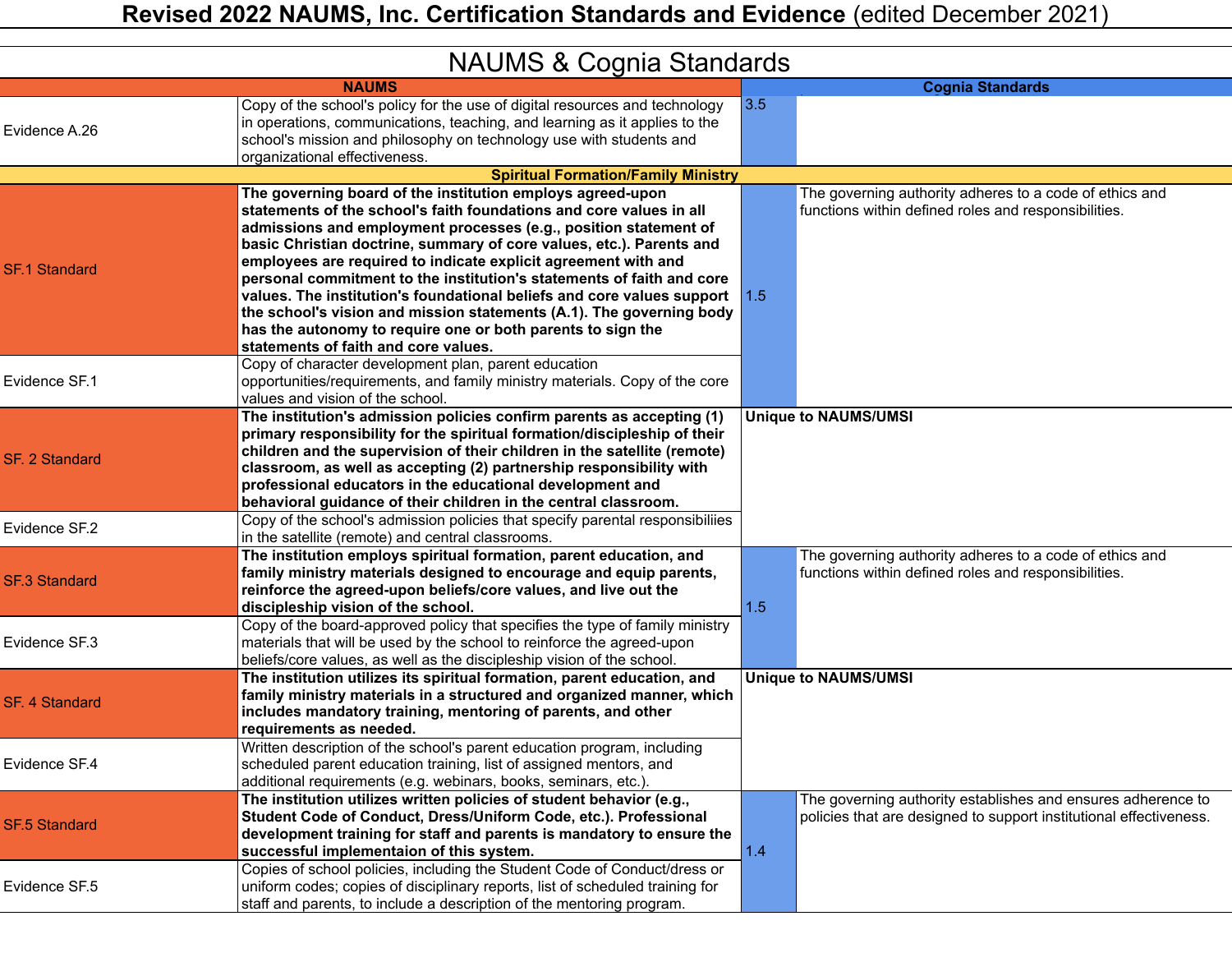|                      | <b>INAUIVIO &amp; CUGHIA OldHUAIUS</b>                                                                                                                                                                                                                                                                                                                                                                                                                                                                   |     |                                                                                                                                                                      |
|----------------------|----------------------------------------------------------------------------------------------------------------------------------------------------------------------------------------------------------------------------------------------------------------------------------------------------------------------------------------------------------------------------------------------------------------------------------------------------------------------------------------------------------|-----|----------------------------------------------------------------------------------------------------------------------------------------------------------------------|
|                      | <b>NAUMS</b>                                                                                                                                                                                                                                                                                                                                                                                                                                                                                             |     | <b>Cognia Standards</b>                                                                                                                                              |
| <b>SF.6 Standard</b> | Board and administrative policies must address all<br>requirements/standards of the institution's spiritual formation and<br>family ministry program.                                                                                                                                                                                                                                                                                                                                                    | 1.7 | Leaders implement operational processes and procedures to<br>ensure organizational effectiveness in support of teaching and<br>learning.                             |
| Evidence SF.6        | Copies of specific board and administrative policies that addess Standard<br>SF.6 Note: Board and administrative policies must precede and provide<br>the basis for faculty, parent, and student handbooks.                                                                                                                                                                                                                                                                                              |     |                                                                                                                                                                      |
| <b>SF.7 Standard</b> | The institution provides organization, opportunities and practices to<br>grow servant-leadership skills among all students and stakeholders.                                                                                                                                                                                                                                                                                                                                                             | 1.9 | The institution provides experiences that cultivate and improve<br>leadership and effectiveness.                                                                     |
| Evidence SF.7        | Copies of policies, procedures, and requirements for growing servant-<br>leadership skills among all students and other stakeholders.                                                                                                                                                                                                                                                                                                                                                                    |     |                                                                                                                                                                      |
| <b>SF.8 Standard</b> | The institution casts motivational vision for parents as the primary<br>(first and most influential) discipleship-makers in the home by<br>systematically teaching functional definitions of discipleship, based<br>on the words of Jesus, including but not limited to (1) surrendered<br>heart attitudes (John 15:4-5), (2) personal spiritual disciplines (John 8:<br>31-32), John 15-7, John 13:34-35, John 15:8, Acts 1:8, etc.), and (3)<br>unselfish Christ-like behaviors (Mark 10:42-45, etc.). |     |                                                                                                                                                                      |
| Evidence SF.8        | Copy of the specific portion of the Parent Education Program that specifies<br>how the insitituion casts motivational vision for parents as discipleship<br>makers in the home.                                                                                                                                                                                                                                                                                                                          |     |                                                                                                                                                                      |
| <b>SF.9 Standard</b> | The institution conducts at least one practicum for equipping parents<br>every semester that will encourage and help parents visualize home-<br>based discipleship habits for themselves and their children in the<br>areas of family worship, Bible reflection/study, personal and family<br>prayer, meaningful fellowship with other believers, witness/missions<br>in the community/world, and unselfish service within and without the<br>home.                                                      |     |                                                                                                                                                                      |
| Evidence SF.9        | A copy of the policy that requires a minimum of one practicum per semester<br>for equipping parents as stated in SF.9. A copy of the plan/procedure for<br>the execution of semester practicums, including the evaluation of these<br>practicums.                                                                                                                                                                                                                                                        |     |                                                                                                                                                                      |
|                      | <b>Student Ministries Program</b>                                                                                                                                                                                                                                                                                                                                                                                                                                                                        |     |                                                                                                                                                                      |
| S. 1 Standard        | The institution's Student Ministries Program, consisting of<br>discipleship, athletics, and all extracurricular activities, is distinctly<br>Christian in its philosophy, purpose, and overall goals. Coaches,<br>sponsors, instructors, teachers, staff, parents, and all other<br>stakeholders are expected to be committed followers of Christ Jesus<br>and actively involved in a Bible-teaching church.,                                                                                            |     | <b>Unique to NAUMS/UMSI</b>                                                                                                                                          |
| Evidence S.1         | Copies of board and administrative policies that verify a distinctly Christian<br>philosophy and purpose with regard to the school's Student Ministries<br>Program, including sports and other extracurricular activities.                                                                                                                                                                                                                                                                               |     |                                                                                                                                                                      |
| S. 2 Standard        | The institution has implemented an integrated student ministries<br>instructional model that properly blends the role(s) of the instructor,<br>coach, and/or sponsor with that of the parent in age-appropriate ways<br>and in ways that are compatible with student interests and abilities<br>(when appropriate, assignment sheets are issued to parents).                                                                                                                                             | 2.4 | The institution has a formal structure to ensure learners develop<br>positive relationships with and have adults/peers who support<br>their educational experiences. |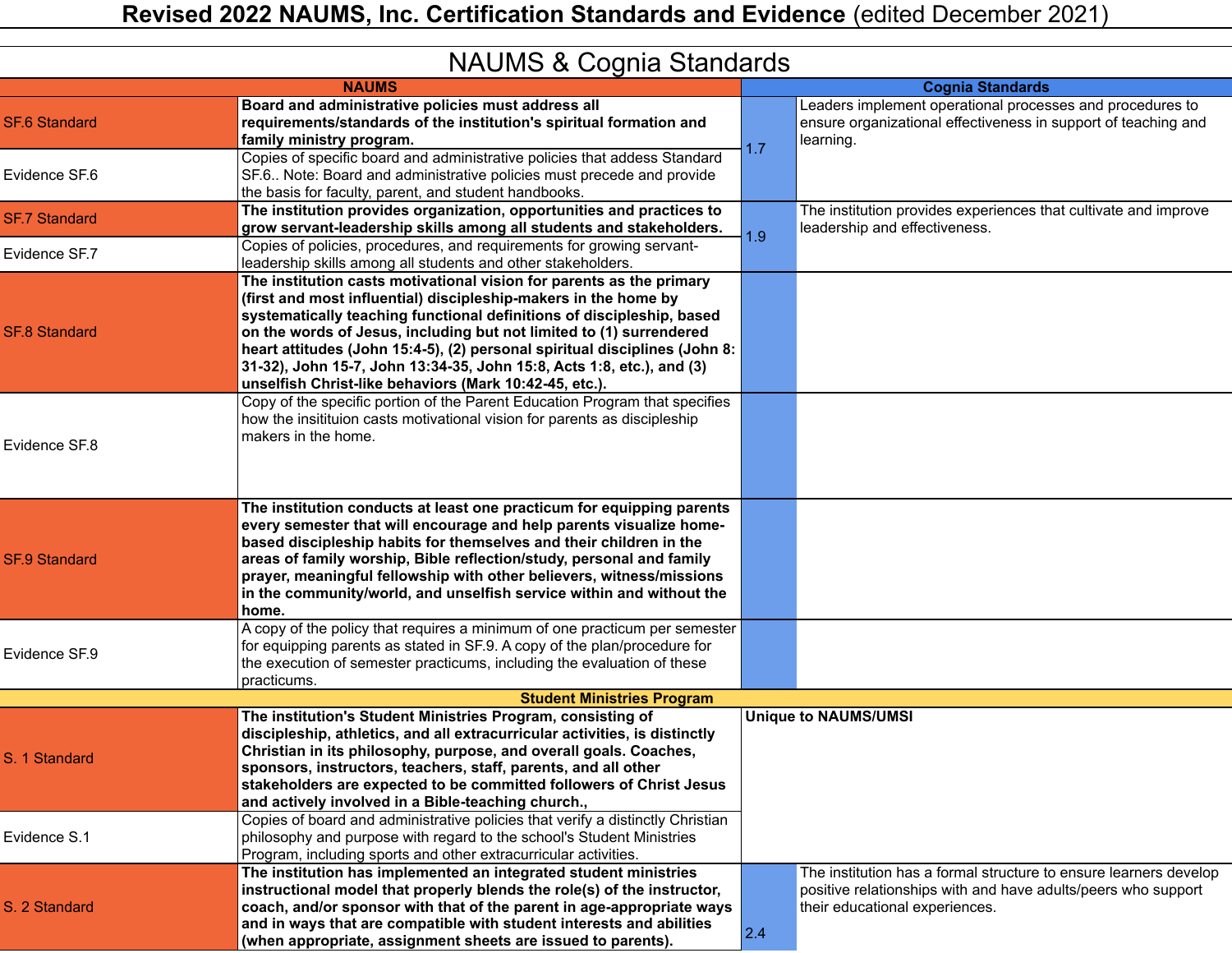|               | <b>INAUIVIO &amp; COGITIA STATIUALUS</b>                                                                                                                                                                                                                                                                                                                                                           |                                                                                      |
|---------------|----------------------------------------------------------------------------------------------------------------------------------------------------------------------------------------------------------------------------------------------------------------------------------------------------------------------------------------------------------------------------------------------------|--------------------------------------------------------------------------------------|
|               | <b>NAUMS</b>                                                                                                                                                                                                                                                                                                                                                                                       | <b>Cognia Standards</b>                                                              |
| Evidence S.2  | Copies of policies and procedures that verify a meaningful partnership<br>between parents and professional educators/coaches/sponsors working in<br>unity for the benefit of student success.                                                                                                                                                                                                      |                                                                                      |
| S. 3 Standard | Student participation in all University-Model® extracurricular<br>activities is contingent upon satisfactory academic performance,<br>based on passing grades in all subjects. Acceptable behavioral<br>standards are required of all students engaged in Student Life<br>Ministry activities.                                                                                                     | Unique to NAUMS/UMSI (or in cooperation with school's chosen<br>conference policies) |
| Evidence S.3  | Copy of Eligibility Policy for participation in extracurricular activities.                                                                                                                                                                                                                                                                                                                        |                                                                                      |
| S. 4 Standard | In the Student Ministries Program, coaches, sponsors, instructors,<br>parents, and all other stakeholders emphasize the development of<br>Christian character and a strong work ethic.                                                                                                                                                                                                             | <b>Unique to NAUMS/UMSI</b>                                                          |
| Evidence S.4  | Copy of policy that requires the development of Christian character and<br>strong work ethic among all students participating in extracurricular<br>activities.                                                                                                                                                                                                                                    |                                                                                      |
| S. 5 Standard | Board and administrative policies that govern the Student Ministries<br>Program form the basis of all procedures outlined in Parent, Student,<br>and Staff Handbooks. Student ministries must be congruent with and<br>support the mission of the school.                                                                                                                                          | <b>Unique to NAUMS/UMSI</b>                                                          |
| Evidence S.5  | Copies of board and administrative policies that verify a distinctly Christian<br>philosophy and purpose with regard to the school's Student Ministries<br>Program, including sports and other extracurricular activities.                                                                                                                                                                         |                                                                                      |
| S. 6 Standard | Board and administrative policies must be in place to protect students<br>from harm from any individual and to ensure their safety and security<br>when participating in the Student Ministries Program, both on and off<br>campus.                                                                                                                                                                |                                                                                      |
| Evidence S.6  | Copies of board and administrative policies that support standard S.6,<br>including the provision for training and equipping school personnel in<br>protecting the lives and well-being of students.                                                                                                                                                                                               |                                                                                      |
| S. 7 Standard | Board and administrative policies that govern the Student Ministries<br>Program must precede the procedures outlined in Parent, Student,<br>and Staff Handbooks.                                                                                                                                                                                                                                   |                                                                                      |
| Evidence S.7  | Copy of board manual that contains all policies that govern the Student<br>Ministries Program. Copies of Parent, Student, and Staff Handbooks that<br>contain all Student Ministries Program procedures that are based on board<br>policies.                                                                                                                                                       |                                                                                      |
|               | <b>Governance</b>                                                                                                                                                                                                                                                                                                                                                                                  |                                                                                      |
| G. 1 Standard | The institution's governing board establishes the Statement of Faith<br>(core values), Philosophy, Vision and Mission Statements, and<br>communicates these ststements to all stakeholders, evaluates<br>statements annually, and surveys stakeholders every three to five<br>vears to determine the effectiveness of these statements.                                                            | <b>Unique to NAUMS/UMSI</b>                                                          |
| Evidence G.1  | Copies of Statement of Faith, Philosophy Statement, Vision/Mission<br>Statements, along with evidence of stakeholder training on these belief<br>statements. Annual evaluation of how well these statements are followed,<br>including stakeholder input via annual surveys. Evidence that the governing<br>board and administration reviews statements on an annual basis, revising<br>as needed. |                                                                                      |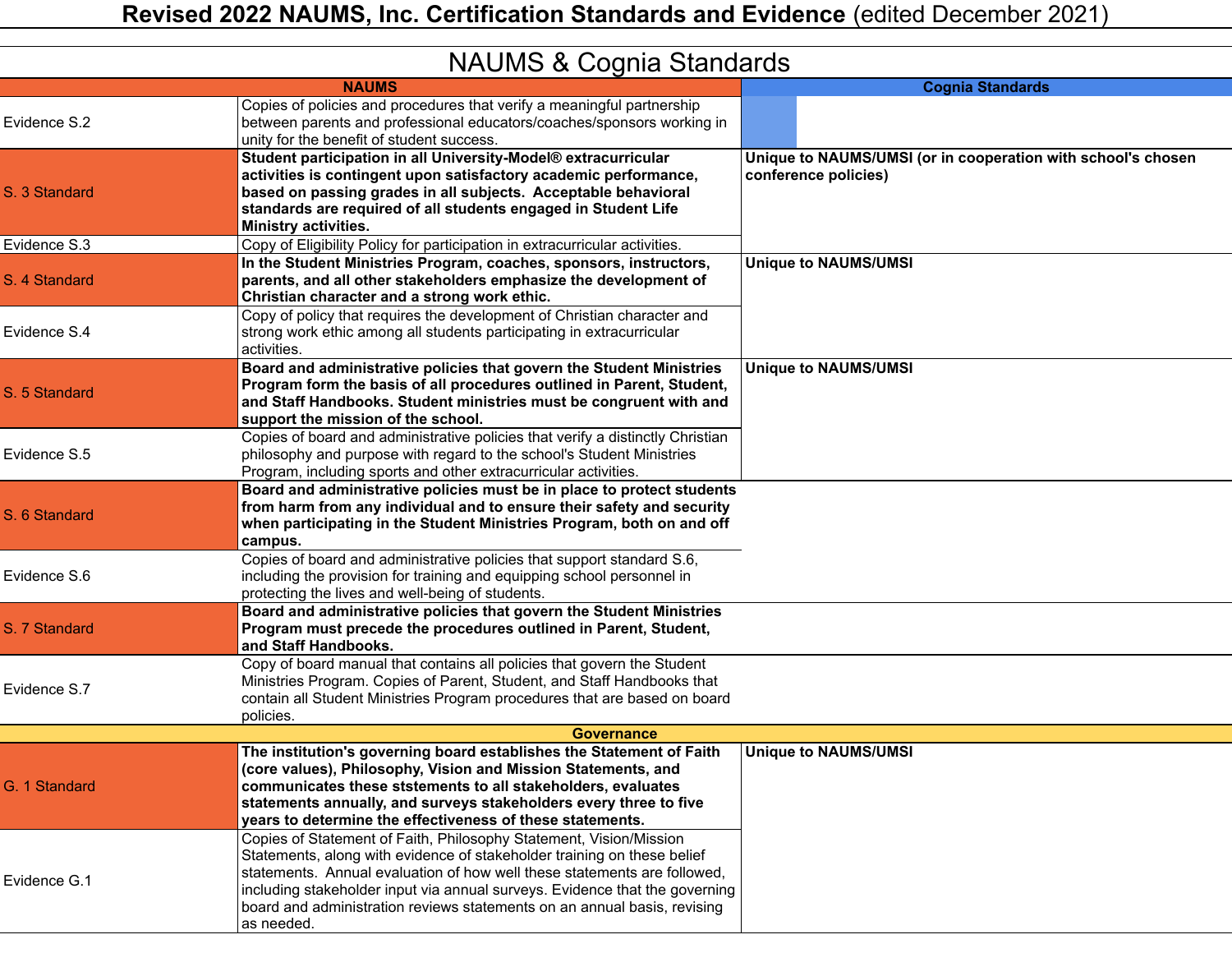|  |  | <b>NAUMS &amp; Cognia Standards</b> |  |
|--|--|-------------------------------------|--|
|--|--|-------------------------------------|--|

| <b>INAUIVIO &amp; CUYTHA OldHUAIUS</b> |                                                                                                                                                                                                                                                                                                                                                                                                                                                                                                                                                                                                                                                                                                                                                                                                                                                  |                                                                                                                                                            |  |
|----------------------------------------|--------------------------------------------------------------------------------------------------------------------------------------------------------------------------------------------------------------------------------------------------------------------------------------------------------------------------------------------------------------------------------------------------------------------------------------------------------------------------------------------------------------------------------------------------------------------------------------------------------------------------------------------------------------------------------------------------------------------------------------------------------------------------------------------------------------------------------------------------|------------------------------------------------------------------------------------------------------------------------------------------------------------|--|
|                                        | <b>NAUMS</b>                                                                                                                                                                                                                                                                                                                                                                                                                                                                                                                                                                                                                                                                                                                                                                                                                                     | <b>Cognia Standards</b>                                                                                                                                    |  |
| G. 2 Standard                          | The governing board ensures the institution's compliance with the<br>State Regulations of Private Schools for the state in which the<br>institution is located (Document: State Regulation of Private Schools,<br>U.S. Department of Education, Office of Innovation and Improvement,<br>Office of Non-Public Education). Furthermore, the institution's<br>governing board develops and distributes a clear non-discrimination<br>statement to the public as required by law, and verifies that state<br>required safety and emergency procedures, requirements, and drills<br>are performed as mandated by the state in which the institution is<br>located (crisis management document). For more information, see the<br>NAUMS, Inc. repositiory located in umsi.org.<br>Copies of policies regarding non-discrimination and evidence of its | <b>Unique to NAUMS/UMSI</b>                                                                                                                                |  |
| Evidence G.2                           | distribution; copies of safety and emergency procedures and evidence of<br>their distribution along with proof of compliance.                                                                                                                                                                                                                                                                                                                                                                                                                                                                                                                                                                                                                                                                                                                    |                                                                                                                                                            |  |
| G. 3 Standard                          | The school board maintains financial oversight of the school through<br>an independent audit every three years, provision of financial<br>resources for school operation, policies for financial record keeping,<br>and creation of the annual budget.                                                                                                                                                                                                                                                                                                                                                                                                                                                                                                                                                                                           | <b>Unique to NAUMS/UMSI</b>                                                                                                                                |  |
| Evidence G.3                           | Copies of the independent audit, financial portion of the school's strategic<br>plan, current budget, and board policies for fiduciary duty of the board.                                                                                                                                                                                                                                                                                                                                                                                                                                                                                                                                                                                                                                                                                        |                                                                                                                                                            |  |
| G. 4 Standard                          | The institution's governing board develops long-range plans for the<br>school through a five year strategic plan, which is re-evaluated and<br>updated annually. Based on certification and accreditation onsite<br>visits, the governing board works with the administrative team to<br>create a School Improvement Plan that is reviewed and updated<br>annually. Stakeholder input for both the Strategic Plan and School<br>Improvement plan is gleaned through annual surveys.<br>Copies of the school's strategic plan and school improvement plan, annual                                                                                                                                                                                                                                                                                 | Leaders collect and analyze a range of feedback data from<br>multiple stakeholder groups to inform decision-making that<br>results in improvement.<br>1.10 |  |
| Evidence G.4                           | evaluation of these plans, proof of stakeholder input regarding plans<br>through surveys, forums, etc.                                                                                                                                                                                                                                                                                                                                                                                                                                                                                                                                                                                                                                                                                                                                           |                                                                                                                                                            |  |
| G. 5 Standard                          | The governing board establishes and maintains conflict resolution<br>policies that focus on a clear method/procedure of bringing concerns<br>to the board, seeking resolution according to Matthew 18.                                                                                                                                                                                                                                                                                                                                                                                                                                                                                                                                                                                                                                           | <b>Unique to NAUMS/UMSI</b>                                                                                                                                |  |
| Evidence G.5                           | Copy of the school's Conflict Resolution Policy, instructions for initiating<br>conflict resolution, documented evidence that the policy is followed,<br>including required training of all stakeholders                                                                                                                                                                                                                                                                                                                                                                                                                                                                                                                                                                                                                                         |                                                                                                                                                            |  |
| G. 6 Standard                          | The institution's governing board has a clear delineation of duties,<br>including how to avoid conflict of interest, and has a clear<br>understanding of the differing roles and responsibilities of the board,<br>as compared to the school administrator, which preserves the<br>executive, administrative, and leadership prerogatives of the<br>administrative head of school.                                                                                                                                                                                                                                                                                                                                                                                                                                                               | <b>Unique to NAUMS/UMSI</b>                                                                                                                                |  |
| Evidence G.6                           | Copies of policies from the board manual that address conflict of interest,<br>board member roles and responsibilities, administrator roles and<br>responsibilities, and how both roles are protected and preserved. Evidence<br>that a system is in place (as per policy) that will resolve conflict of interest<br>between the board and administrator, and/or with other stakeholders.                                                                                                                                                                                                                                                                                                                                                                                                                                                        |                                                                                                                                                            |  |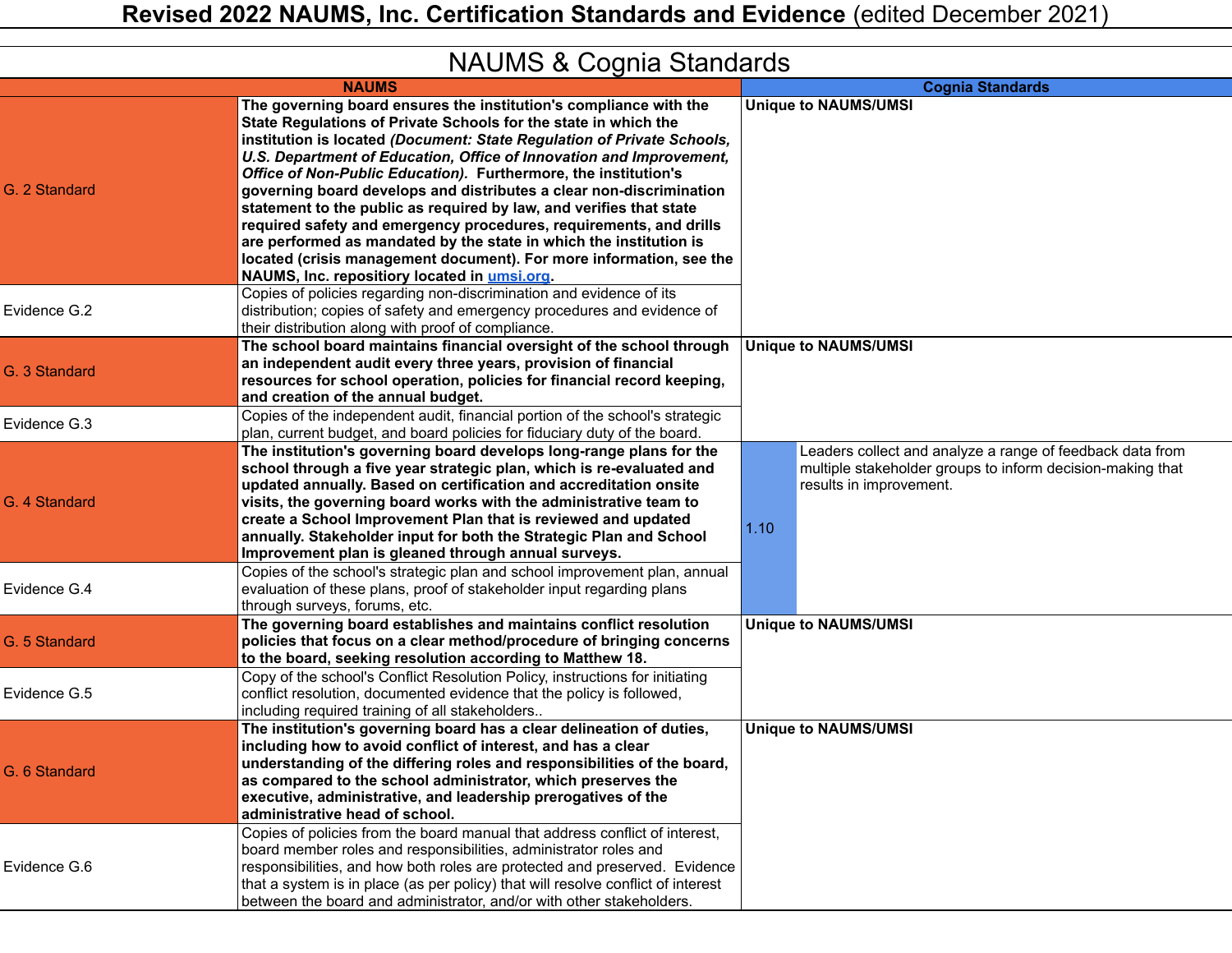| <b>INAUIVIO &amp; CUGITIA STATIUATUS</b> |                                                                                                                                                                                                                                                                                                                                                                                                                                                                                                                                                                                                                                                                                                                                                                                                                                                                                                                                                                                                                                              |                             |  |
|------------------------------------------|----------------------------------------------------------------------------------------------------------------------------------------------------------------------------------------------------------------------------------------------------------------------------------------------------------------------------------------------------------------------------------------------------------------------------------------------------------------------------------------------------------------------------------------------------------------------------------------------------------------------------------------------------------------------------------------------------------------------------------------------------------------------------------------------------------------------------------------------------------------------------------------------------------------------------------------------------------------------------------------------------------------------------------------------|-----------------------------|--|
|                                          | <b>NAUMS</b>                                                                                                                                                                                                                                                                                                                                                                                                                                                                                                                                                                                                                                                                                                                                                                                                                                                                                                                                                                                                                                 | <b>Cognia Standards</b>     |  |
| G. 7 Standard                            | The governing board of the institution establishes a clear job<br>description for the Head of School, which forms the basis of the<br>annual evaluation and contract for the head of school. These<br>documents are reviewed and updated on an annual basis.                                                                                                                                                                                                                                                                                                                                                                                                                                                                                                                                                                                                                                                                                                                                                                                 | <b>Unique to NAUMS/UMSI</b> |  |
| Evidence G.7                             | Copy of the head of school evaluation policy as approved by the governing<br>board of the school, copy of the administrator job description, copy of the<br>evaluation form and evidence that head of school evaluations occur<br>according to policy on a regular basis (formative/summative) - fall and<br>spring semesters.                                                                                                                                                                                                                                                                                                                                                                                                                                                                                                                                                                                                                                                                                                               |                             |  |
| G. 8 Standard                            | The governing board has a clear policy in place for the selection and<br>vetting of new board members, as well as the annual evaluation of all<br>board members. It is recommended that new board members serve in<br>a non-voting (advisory) capacity for the first six months of their<br>tenure. By-laws should clearly specify how board members are<br>selected, evaluated, and when necessary, removed (under adverse<br>circumstances).                                                                                                                                                                                                                                                                                                                                                                                                                                                                                                                                                                                               | <b>Unique to NAUMS/UMSI</b> |  |
| Evidence G.8                             | Copy of board policies on selecting, vetting, training and evaluating board<br>members.                                                                                                                                                                                                                                                                                                                                                                                                                                                                                                                                                                                                                                                                                                                                                                                                                                                                                                                                                      |                             |  |
| G. 9 Standard<br>Evidence G.9            | The institution's governing board has a policy in place that requires<br>training* of all board members every three years and new board<br>members within six months of joining the board. All board members<br>must demonstrate evidence of faith in Jesus Christ and maintain an<br>active, growing spiritual life. Furthermore, board members must<br>understand the vision of the University-Model® school, as well as the<br>role a board member plays in meeting certification/accreditation<br>standards. Other requiremens include the reading of "Serving on a<br>Christian School Board" by Lowery and "Character Driven College<br>Preparation" by John Turner.<br>*Two types of training<br>provided by NAUMS, Inc. include Visionary Board training and<br>Effective Board Governance training. These sessions are offered as<br>spring/fall webinars or live/virtual national events. For more<br>information, contact your regional representative.<br>Copy of the board policies on board training for new board members and | <b>Unique to NAUMS/UMSI</b> |  |
|                                          | data showing compliance to the policies.                                                                                                                                                                                                                                                                                                                                                                                                                                                                                                                                                                                                                                                                                                                                                                                                                                                                                                                                                                                                     |                             |  |
| G. 10 Standard                           | Each school board member meets the UMSI Board Certification<br>Requirements, which are - completing a NAUMS, Inc. Effective<br>Governance Training every three years while serving, attending a<br>"Visionary Board Training" session at the UMSI Summit, submission,<br>to the school board, a one page summary of "Character Driven<br>College Preparation, 2nd Edition, by John Turner, and have read and<br>submitted a one page summary on one of these books: "Serving on a<br>Christian School Board" by Lowery and Lowery, "Journey to<br>Excellence" by Ron Kline, Mission Directed: "Governing your<br>Christian School with Purpose" by Leonard Stub.<br>Copy of the board policies on NAUMS/UMSI Board Certification                                                                                                                                                                                                                                                                                                             | <b>Unique to NAUMS/UMSI</b> |  |
| Evidence G.10                            | requirements, board training, along with data that demonstrates compliance<br>to the policies by each board member.                                                                                                                                                                                                                                                                                                                                                                                                                                                                                                                                                                                                                                                                                                                                                                                                                                                                                                                          |                             |  |
| <b>Program Support</b>                   |                                                                                                                                                                                                                                                                                                                                                                                                                                                                                                                                                                                                                                                                                                                                                                                                                                                                                                                                                                                                                                              |                             |  |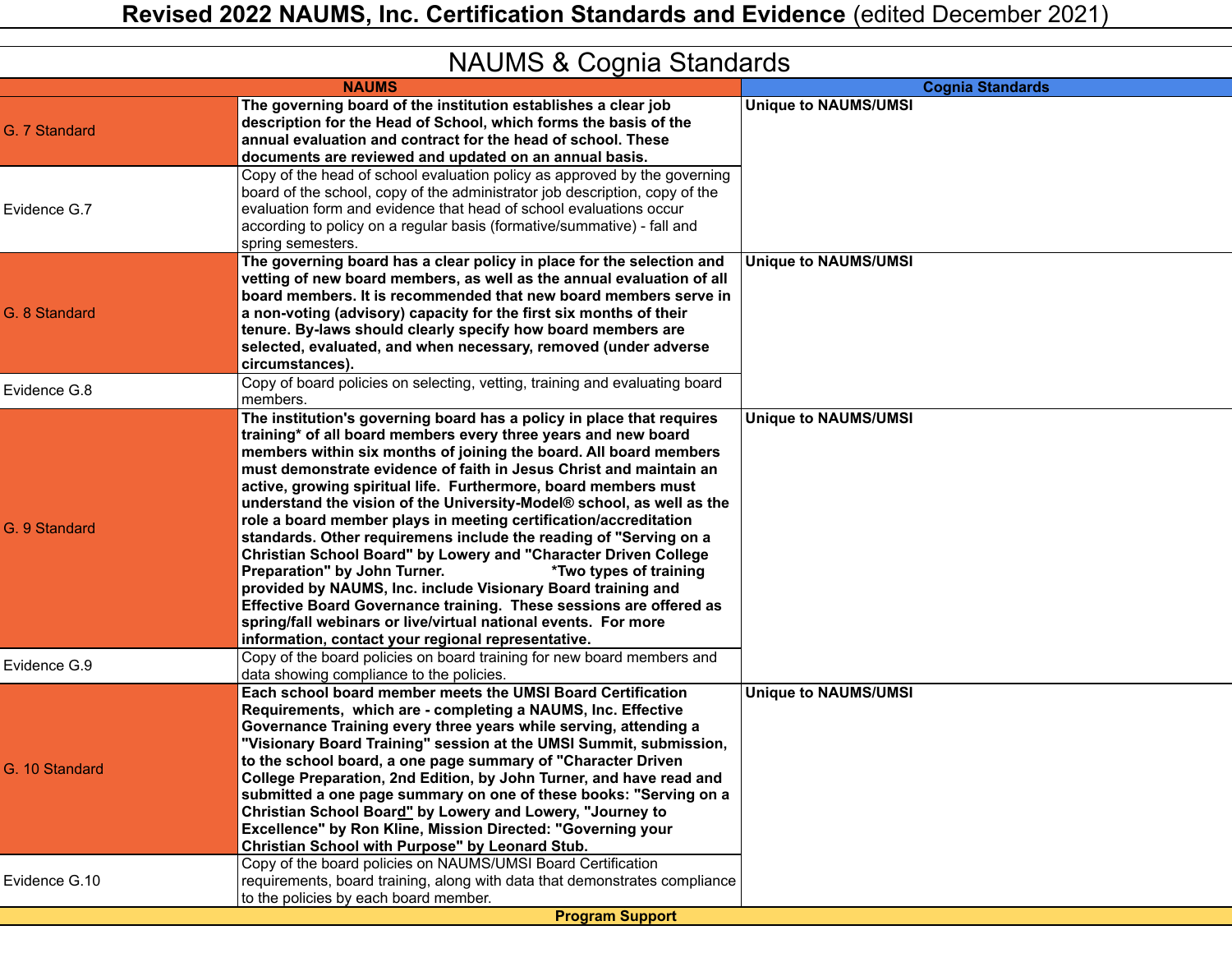|  |  |  | <b>NAUMS &amp; Cognia Standards</b> |
|--|--|--|-------------------------------------|
|--|--|--|-------------------------------------|

| $5.005$ or $5.005$ or $5.000$ |                                                                                                                                                                                                                                                                                                                                                                                                                                                                                                                                                                                              |     |                                                                                                                                                                                                         |
|-------------------------------|----------------------------------------------------------------------------------------------------------------------------------------------------------------------------------------------------------------------------------------------------------------------------------------------------------------------------------------------------------------------------------------------------------------------------------------------------------------------------------------------------------------------------------------------------------------------------------------------|-----|---------------------------------------------------------------------------------------------------------------------------------------------------------------------------------------------------------|
|                               | <b>NAUMS</b>                                                                                                                                                                                                                                                                                                                                                                                                                                                                                                                                                                                 |     | <b>Cognia Standards</b>                                                                                                                                                                                 |
| P. 1 Standard                 | The governance of the institution (board and administration) work<br>cooperatively to promote, strengthen, and support exemplary student<br>performance, quality education, and financial sustainability.                                                                                                                                                                                                                                                                                                                                                                                    |     | The institution allocates human, material and fiscal resources in<br>alignment with the institution's identified needs and priorities to<br>improve student performance and organization effectiveness. |
| Evidence P.1                  | Copies of board and administrative policies and procedures that<br>demonstrate clearly and effectively how the board and Head of School<br>work in unity to achieve a high level of student performance and long-term<br>sustainability of the institution.                                                                                                                                                                                                                                                                                                                                  | 3.8 |                                                                                                                                                                                                         |
| P. 2 Standard                 | The institution provides all stakeholders the opportunity to make<br>meaningful contributions to the decision-making process through<br>annual surveys and statekholder meetings.                                                                                                                                                                                                                                                                                                                                                                                                            |     | Leaders engage stakeholders to support the achievement of the<br>institution's purpose and direction.                                                                                                   |
| Evidence P.2                  | Copies of board and administrative policies and procedures that provide a<br>means for all stakeholders to make meaningful contributions to the<br>institution through surveys, service committees, structured forums, and<br>meetings.                                                                                                                                                                                                                                                                                                                                                      | 1.8 |                                                                                                                                                                                                         |
| P. 3 Standard                 | The institution maintains a personnel appraisal (evaluation) system<br>that ensures professional growth of all personnel, as well as the<br>integrity of the institution.                                                                                                                                                                                                                                                                                                                                                                                                                    |     | Leaders implement staff supervision and evaluation process to<br>improve professional practice and organizational effectiveness.                                                                        |
| Evidence P.3                  | Copies of board and administrative policies that require structured<br>evaluation of all employees. Policies must demonstrate that an adequate<br>assessment of each employee is performed and that appropriate growth<br>plans are implemented as needed. Appraisal of professional educators<br>requires a structured plan/schedule for walk-through, formal classroom<br>observations, and formative and summative conferences.                                                                                                                                                           | 1.6 |                                                                                                                                                                                                         |
| P. 4 Standard                 | The governing board approves an annual fiscal year budget that<br>supports all operations of the school via a two-fold process: 1) Input<br>from the Head of School, 2) Acknowledgement by board members of<br>their fiduciary responsibilities to the institution.                                                                                                                                                                                                                                                                                                                          |     | The institution demonstrates strategic resource management that<br>includes long-range planning and use of resources in support of<br>the institution's purpose and direction.                          |
| Evidence P.4                  | Copy of a board policy that requires the annual approval of a balanced<br>budget (one that supports the beliefs/mission of the school, student and<br>school effectiveness, financial stability, and long-term sustainability). Policy<br>delineates the figuciary responsibilites of board members.                                                                                                                                                                                                                                                                                         | 3.7 |                                                                                                                                                                                                         |
| P. 5 Standard                 | The institution provides general student counseling and guidance, as<br>well as college advising, beginnnig at the middle school/logic level.<br>Although the University-Model® is predominantly a college<br>preparatory educational model, students are not required to attend<br>college.                                                                                                                                                                                                                                                                                                 |     | The institution provides programs and services for learners'<br>educational futures and career planning.                                                                                                |
| Evidence P.5                  | A copy of the board policy that requires general counseling of students (as<br>required), as well as college advising (beginning second semester of eighth 2.8<br>grade/logic level) Note: General counseling may be provided via an off-site<br>counselor or pastor since small enrollment schools may not have the<br>funding for an on-site counselor. College advisors should be included in the<br>school's five-year strategic plan. Plans to add guidance counselors to the<br>institution's professional staff should also be included in the school's Five-<br>Year Strategic Plan. |     |                                                                                                                                                                                                         |
| P. 6 Standard                 | The institution complies with all applicable local, state, and federal<br>standards, rules, and regulations as related to the use of property and<br>facilities.                                                                                                                                                                                                                                                                                                                                                                                                                             |     | <b>Unique to NAUMS/UMSI</b>                                                                                                                                                                             |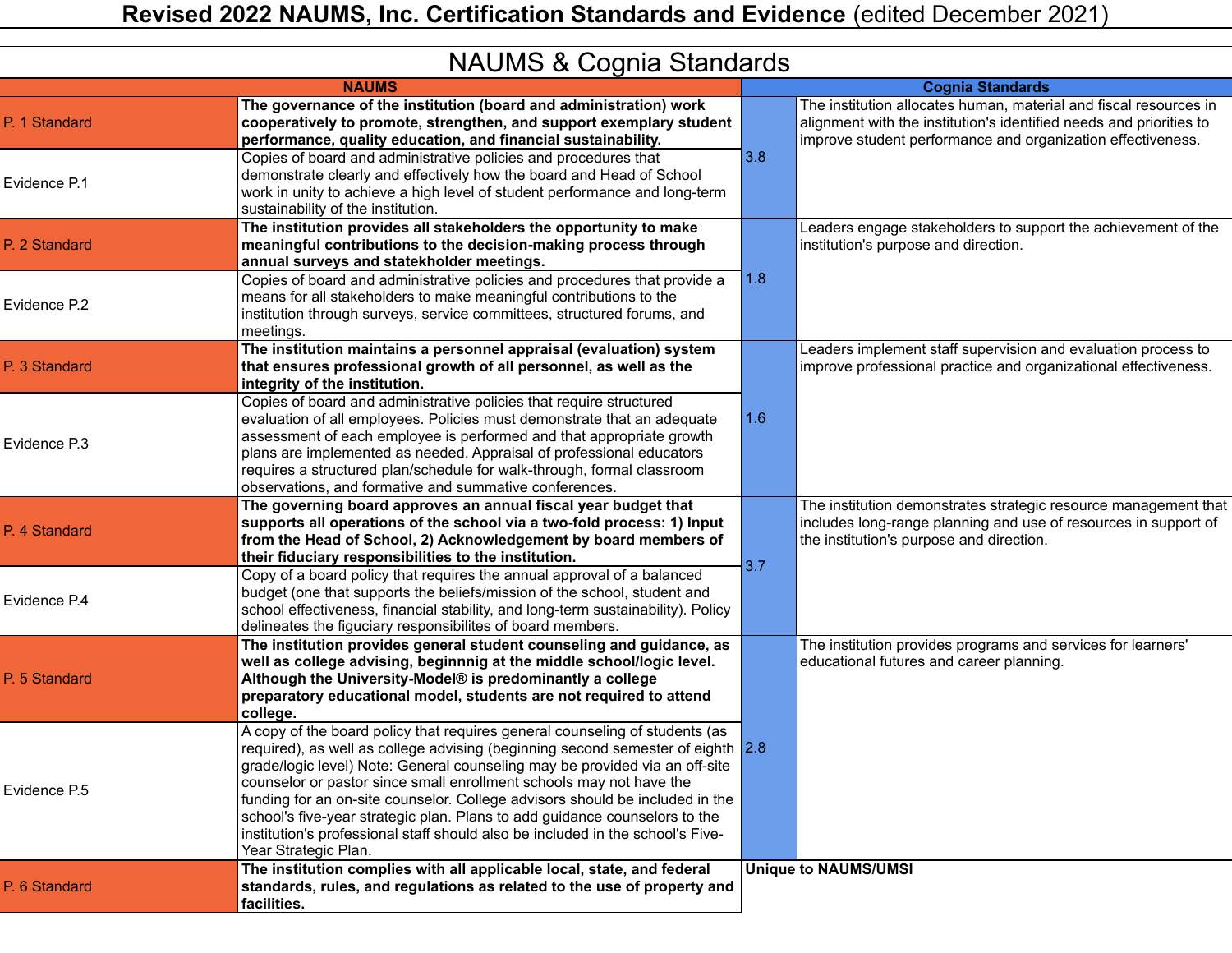| <b>INAUIVIO &amp; CUGITIA STATIUATUS</b> |                                                                                                                                                                                                                                                                                                                                                                                                                                                                                                                                                         |                             |  |
|------------------------------------------|---------------------------------------------------------------------------------------------------------------------------------------------------------------------------------------------------------------------------------------------------------------------------------------------------------------------------------------------------------------------------------------------------------------------------------------------------------------------------------------------------------------------------------------------------------|-----------------------------|--|
|                                          | <b>NAUMS</b>                                                                                                                                                                                                                                                                                                                                                                                                                                                                                                                                            | <b>Cognia Standards</b>     |  |
| Evidence P.6                             | Copies of the Certificate of Occupancy and other applicable documents,<br>including fire marshall reports. If school officials lease the space from<br>another entity, a statement or copy of the Certificate of Occupancy from the<br>lessor will suffice for the property use documentation for this standard.                                                                                                                                                                                                                                        |                             |  |
| P. 7 Standard                            | Implements and follows policies and procedures as related to<br>required attendance, admissions, health, and the safety,<br>security/protection of all students.                                                                                                                                                                                                                                                                                                                                                                                        | <b>Unique to NAUMS/UMSI</b> |  |
| Evidence P.7                             | Copies of board and administrative policies as related to Standard 7<br>(attendance, admissions, health, safety, security, protection of students).<br>Partial evidence will also be provided via the school's Crisis Management<br>Plan.                                                                                                                                                                                                                                                                                                               |                             |  |
| P. 8 Standard                            | The institution implements and maintains a board-approved security<br>and crisis management plan that includes training for all<br>stakeholders.                                                                                                                                                                                                                                                                                                                                                                                                        | <b>Unique to NAUMS/UMSI</b> |  |
| Evidence P.8                             | A copy of the institution's crisis management plan, including a description of<br>employee and parent training that ensures the protection/safety of students<br>and other stakeholders. Records of fire drills and other emergency drills<br>must be provided.                                                                                                                                                                                                                                                                                         |                             |  |
| P. 9 Standard                            | The Head of School is familiar with the Cognia (and/or agency of<br>choice) accreditation standards and reviews/discusses them with the<br>board and staff on a regular basis. Note: Beginning in 2022, The<br>NAUMS Certification Team will discuss accreditation, as well as<br>certification standards, during five-year visits, even if the school is<br>accredited by an agency other than Cognia. Both University-Model®<br>certification standards and accredition standards work in concert to<br>create institutional excellence.              | <b>Unique to NAUMS/UMSI</b> |  |
| Evidence P.9                             | Copy of the accreditation standards and meeting agendas that document<br>that accreditation standards are discussed in stakeholder meetings, as well<br>as during NAUMS certificatoin/accreditation visits.                                                                                                                                                                                                                                                                                                                                             |                             |  |
| P.10 Standard                            | The institution maintains sufficient insurance protection for board,<br>staff, students, and property.                                                                                                                                                                                                                                                                                                                                                                                                                                                  | <b>Unique to NAUMS/UMSI</b> |  |
| Evidence P.10                            | Verification of insurance provision.                                                                                                                                                                                                                                                                                                                                                                                                                                                                                                                    |                             |  |
|                                          | <b>Pre-Kindergarten</b>                                                                                                                                                                                                                                                                                                                                                                                                                                                                                                                                 |                             |  |
| P-K 1 Standard                           | The institution has the autonomy to offer a two-day pre-kindergarten<br>program, allowing both half-day and full-day options. An acclimation<br>period of one to two hours per day is provided to help students<br>transition to a formal school setting. School officials, in collaboration<br>with parents, determine when the students are ready to complete this<br>transition, and move into the full pre-kindergarten program. The pre-<br>kindergarten program is included in the NAUMS, Inc. Cognia<br><b>Corporation Accreditation System.</b> | <b>Unique to NAUMS/UMSI</b> |  |
| Evidence P-K.1                           | Copy of the institution's board approved pre-kindegarten policy that<br>documents standard P-K.1.                                                                                                                                                                                                                                                                                                                                                                                                                                                       |                             |  |
| P-K 2 Standard                           | The institution employs the following student-teacher ratio in its pre-<br>kindergaretn program: 8:1.                                                                                                                                                                                                                                                                                                                                                                                                                                                   | <b>Unique to NAUMS/UMSI</b> |  |
| Evidence P-K.2                           | Excerpt from the institution's pre-kindergarten policy that verifies the<br>student-teacher ratio required by standard P-K.1.                                                                                                                                                                                                                                                                                                                                                                                                                           |                             |  |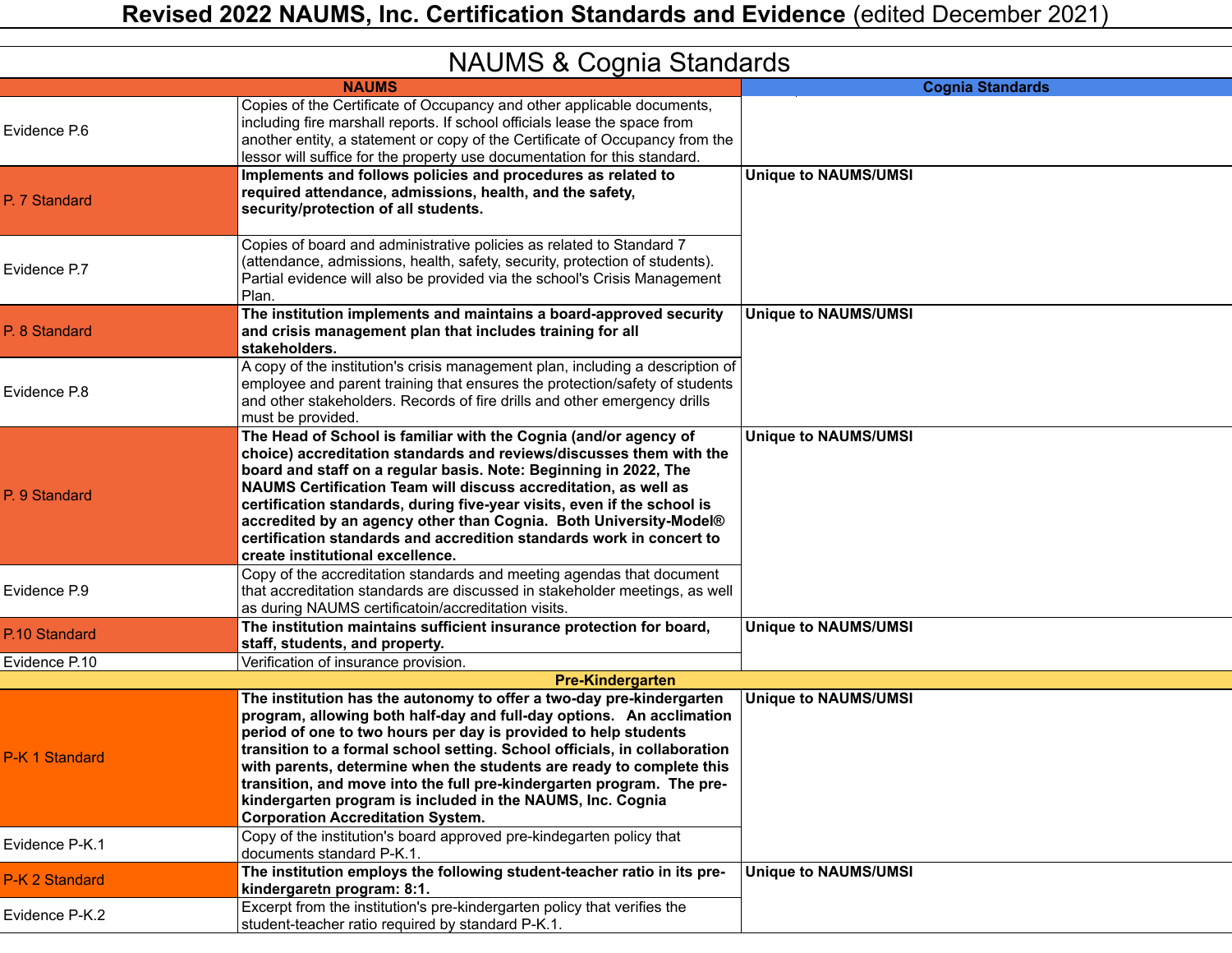|                 | iv tonio & oognia olahudi us                                                                                                                                                                                                                                                  |                             |
|-----------------|-------------------------------------------------------------------------------------------------------------------------------------------------------------------------------------------------------------------------------------------------------------------------------|-----------------------------|
|                 | <b>NAUMS</b>                                                                                                                                                                                                                                                                  | <b>Cognia Standards</b>     |
| P-K 3 Standard  | The institution provides training for parents that effectively transitions Unique to NAUMS/UMSI<br>them into the role of parent-educator.                                                                                                                                     |                             |
| Evidence P-K.3  | Copy of the institution's Professional Development Plan that outlines pre-<br>kindergarten parent training policies, including schedules, agendas, and<br>expected outcomes of training with demonstrated evaluation.                                                         |                             |
| P-K 4 Standard  | The institution has processes and procedures in place that aid in the<br>transition of children from room to room, if required.                                                                                                                                               | <b>Unique to NAUMS/UMSI</b> |
| Evidence P-K.4  | Copies of policies and procedures on student transitions from room to room<br>during the course of the academic day.                                                                                                                                                          |                             |
| P-K 5 Standard  | Professional educators provide activities that involve the use of the<br>senses to enable students to grow in their awareness and<br>understanding of the social and physical environment.                                                                                    | <b>Unique to NAUMS/UMSI</b> |
| Evidence P-K.5  | Copies of class syllabi, curriculum maps, detailed lesson plans,<br>satellite/remote assignments, etc. for pre-kindergarten students that<br>emphsize the social and physical environment.                                                                                    |                             |
| P-K 6 Standard  | Professional educators engage students in a variety of gross and<br>perceptual motor activities with age-appropriate equipment to develop<br>control, balance, strength, and coordination.                                                                                    | <b>Unique to NAUMS/UMSI</b> |
| Evidence P-K.6  | Copies of class syllabi, curriculum maps, detailed lesson plans,<br>satellite/remote assignments, etc. for pre-kindergarten students that focus<br>on gross and perceptual motor skills and activities.                                                                       |                             |
| P-K 7 Standard  | Professional educators in the pre-kindergarten program include fine<br>motor skills and activities such as cutting, drawing, and building to<br>develop small muscle use with precision, purpose, and coordination.                                                           | <b>Unique to NAUMS/UMSI</b> |
| Evidence P-K.7  | Copies of class syllabi, curriculum maps, detailed lesson plans,<br>satellite/remote assignments, etc. that focus on the development of fine<br>motor skills.                                                                                                                 |                             |
| P-K 8 Standard  | Professional educators guide pre-kindergarten students to develop<br>complex cognitive/thinking skills through activities that require<br>decision-making and problem solving through creative and concrete<br>exercises/activities.                                          | <b>Unique to NAUMS/UMSI</b> |
| Evidence P-K.8  | Copies of class syllabi, curriculum maps, detailed lesson plans,<br>satellite/remote assignments, etc. that focus on the development of<br>complex cognitive/thinking skills.                                                                                                 |                             |
| P-K 9 Standard  | Professional educators guide pre-kindergarten students to use their<br>growing communication skills through listening, reading, and writing<br>to learn new concepts, as well as to communicate ideas, experiences,<br>questions, and feelings (cognitive/affective domains). | <b>Unique to NAUMS/UMSI</b> |
| Evidence P-K.9  | Copies of class syllabus, curriculum map, detailed lesson plans, etc. for<br>developing communication skills.                                                                                                                                                                 |                             |
| P-K 10 Standard | Professional educators guide students in their exploration of math<br>concepts through sorting, classifying, identifying shapes and<br>textures, comparing, understanding attributes through art, and<br>counting.                                                            | <b>Unique to NAUMS/UMSI</b> |
| Evidence P-K.10 | Copies of class syllabi, curriculum maps, detailed lesson plans,<br>satellite/remote assigments, etc. that focus on student growth through the<br>development of mathematical skills                                                                                          |                             |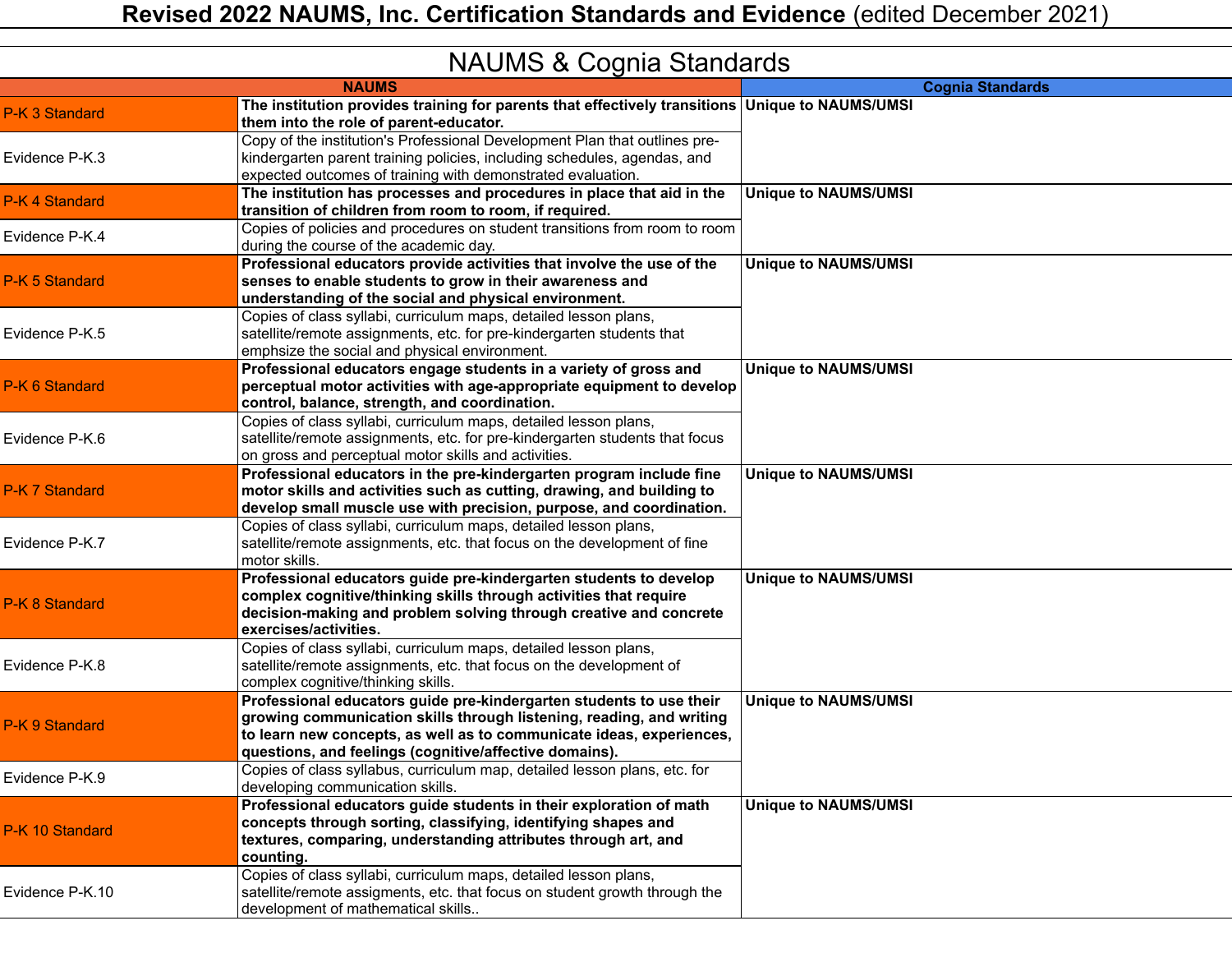|                 | iv tonio a obgrila olahadias                                                                                                                                                                                                                                                                      |                             |
|-----------------|---------------------------------------------------------------------------------------------------------------------------------------------------------------------------------------------------------------------------------------------------------------------------------------------------|-----------------------------|
|                 | <b>NAUMS</b>                                                                                                                                                                                                                                                                                      | <b>Cognia Standards</b>     |
| P-K 11 Standard | Professional educators encourage pre-kindergarten students in<br>science to be curious, make discoveries, and think scientifically as<br>they observe, ask questions, and predict what might happen. With<br>these skills in place, students experiment and explain what they have<br>discovered. | <b>Unique to NAUMS/UMSI</b> |
| Evidence P-K.11 | Copies of class syllabi, curriculum maps, detailed lesson plans,<br>satellite/remote assignments, etc. that show evidence of cultivating curiosity<br>and logic in science.                                                                                                                       |                             |
| P-K 12 Standard | Professional educators provide social studies learning activities to<br>teach students an appreciation of self and others in relationship to<br>family, social systems, places, economics, civic responsibilities, and<br>events.                                                                 | <b>Unique to NAUMS/UMSI</b> |
| Evidence P-K.12 | Copies of class syllabi, curriculum maps, detailed lesson plans,<br>satellite/remote assignments, etc. that focus on basic social studies skills<br>and concepts that form the foundation of advanced social studies and<br>systems.                                                              |                             |
| P-K 13 Standard | Professional educators provide activities and exposure to fine arts<br>through art, drama, music, and movement.                                                                                                                                                                                   | <b>Unique to NAUMS/UMSI</b> |
| Evidence P-K.13 | Copies of class syllabi, curriculum maps, detailed lesson plans,<br>satellite/remote assignments, etc. that include activities and exposure to<br>fine arts                                                                                                                                       |                             |
| P-K 14 Standard | Through guided instruction by the professional educator, pre-<br>kindergarten students develop an awareness of different forms of<br>technology and media.                                                                                                                                        | <b>Unique to NAUMS/UMSI</b> |
| Evidence P-K.14 | Copies of class syllabi, curriculum maps, detailed lesson plans,<br>satellite/remote assignments, etc. that focus on the teaching of technology<br>and. media.                                                                                                                                    |                             |
|                 | <b>Classical</b>                                                                                                                                                                                                                                                                                  |                             |
| C.1 Standard    | The institutution promotes itself as a classical Christian school<br>through its mission/vision statements, and statement of faith. These<br>statements are incorporated into all school programs.                                                                                                | <b>Unique to NAUMS/UMSI</b> |
| Evidence C.1    | Copy of the institution's mission and vision statements, statement of faith,<br>and school programs that promotes the school as a classical Christian<br>school.                                                                                                                                  |                             |
| C. 2 Standard   | The institution embodies the idea that classical Christian education is Unique to NAUMS/UMSI<br>concerned with the formation of the whole person. The school may<br>define this idea in the language of virtues, habits, and/or Christian<br>discipleship.                                        |                             |
| Evidence C.2    | Copies of the institution's mission and vision statements, statement of faith,<br>and board, parent, and student handbooks, Documents that indicate<br>school programs promote the school as a classical Christian school and<br>verifies the school's 'whole person' philosophy.                 |                             |
| C. 3 Standard   | The institution is committed in its academics to the liberal arts of<br>language (The Trivium) through grammar, logic, and rhetoric as<br>separate disciplines, or in an integrated approach across the<br>curriculum and grades.                                                                 | <b>Unique to NAUMS/UMSI</b> |
|                 |                                                                                                                                                                                                                                                                                                   |                             |